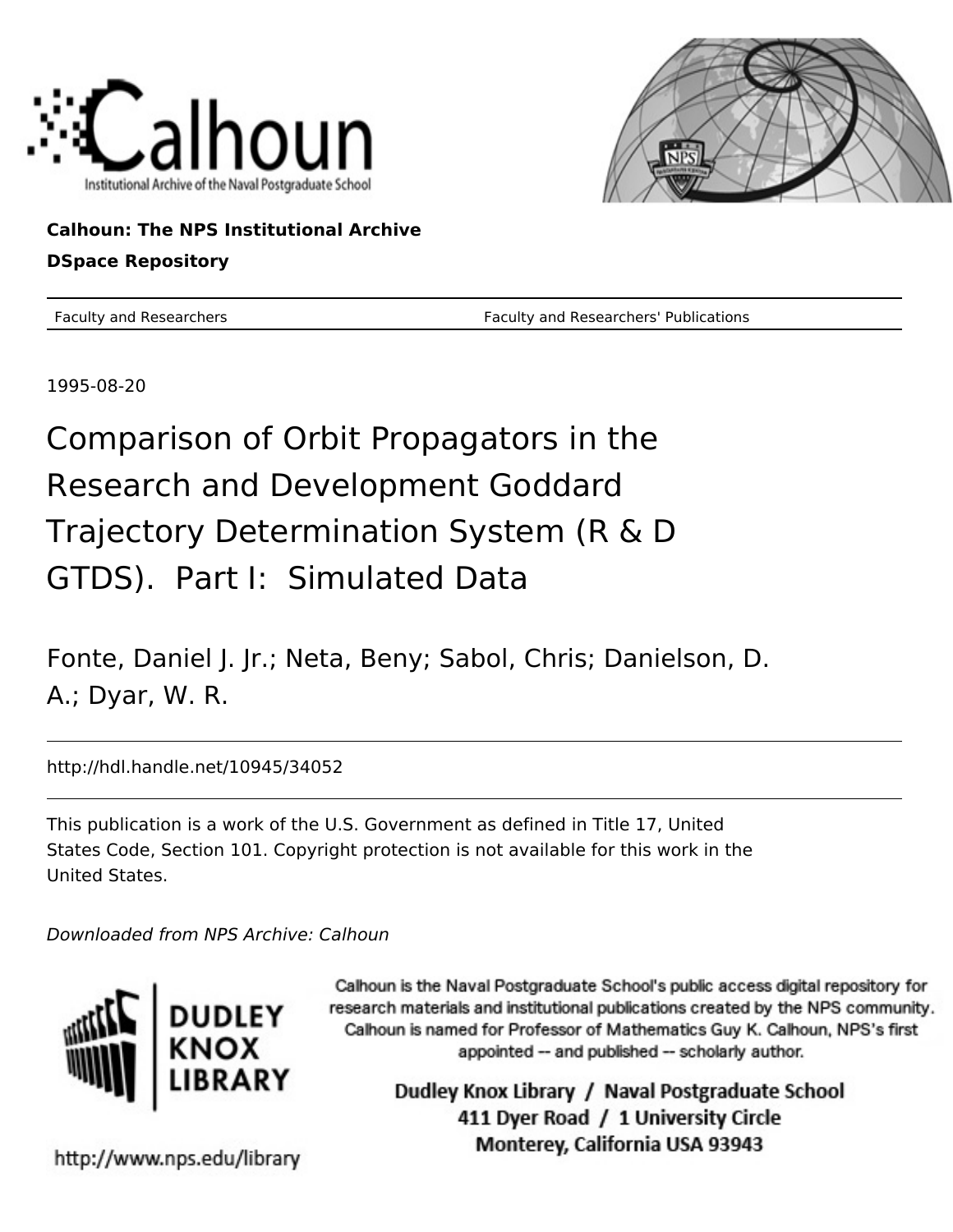# Comparison of Orbit Propagators inthe Research and DevelopmentGoddard Tra jectory DeterminationSystem R D GTDS- Part ISimulated Data

Daniel J. Fonte, Jr. Orbital Analyst Phillips Laboratory  $\mathcal{L}$ 

Chris Sabol Orbital Analyst Phillips Laboratory Kirtland AFB NM --

Beny Neta Naval Postgraduate School Department of Mathematics Code MA/Nd Monterey, CA 93943

D. A. Danielson Naval Postgraduate School Department of Mathematics Code MA/Dd Monterey, CA 93943

Major W. R. Dyar, USMC Commandant Marine Corps HQ MAEC Branch Washington DC --

August -

## Abstract

This paper evaluates the performance of various orbit propagation theo ries for articial earth satellites in di-erent orbital regimes Specically RD GTDS's Cowell (numerical technique), DSST (semianalytical technique), SGP, SGP4, and Brouwer-Lyddane (analytic techniques) orbit propagators are compared for decaying circular km perigee height low altitude circular  km perigee height), high altitude circular (1340 km perigee height), Molniya,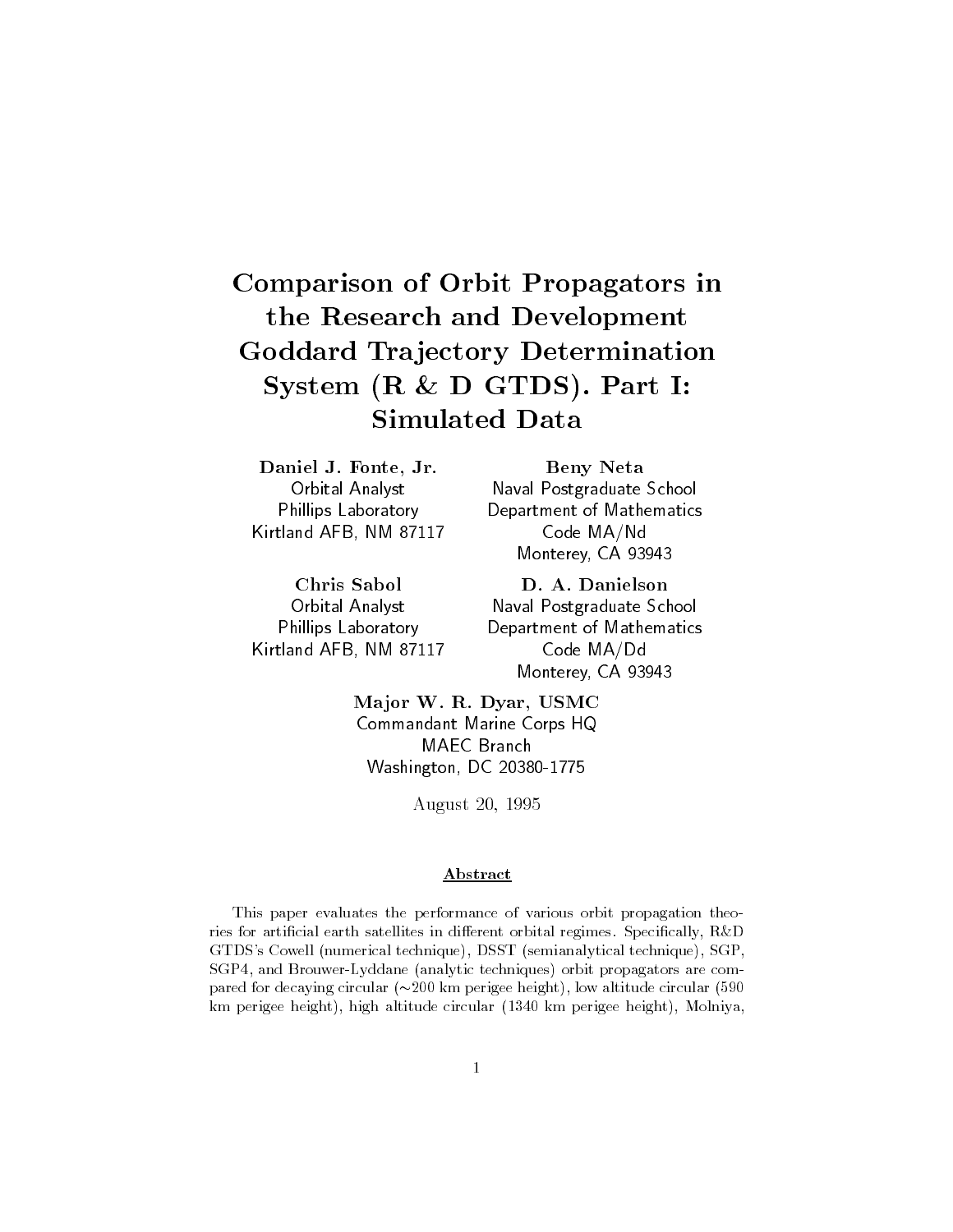and geosynchronous orbits. All test cases implement a one orbital period differential correction fit to simulated data derived from a Cowell truth trajectory. These fits are followed by a one orbital period predict with the DC solve-for vector. Trajectory comparisons are made with the Cowell "truth" trajectory over both the fit and predict spans. Computation time and RMS errors are used as comparison metrics. The Unix-based version of R&D GTDS (NPS SUN Sparc  $10$ ) is the test platform used in this analysis.

# Nomenclature

| a              | Semimajor Axis                                                             |
|----------------|----------------------------------------------------------------------------|
| AOG            | <b>DSST</b> Averaged Orbit Generator                                       |
| BL             | Brouwer-Lydanne Analytic Propagator                                        |
| $B^*$          | SGP4 Drag Parameter                                                        |
| $C_D$          | Drag Coefficient                                                           |
| $C_R$          | <b>SRP</b> Parameter                                                       |
| $_{\rm DC}$    | Differential Correction                                                    |
| <b>DSST</b>    | Draper Semianalytic Satellite Theory                                       |
| е              | Eccentricity                                                               |
| E              | Eccentric Anomaly                                                          |
| f              | True Anomaly                                                               |
| F              | Eccentric Longitude (E + $\omega$ + $\Omega$ )                             |
| <b>GEM</b>     | Goddard Earth Model                                                        |
| GPS            | Global Positioning System                                                  |
| <b>HST</b>     | Hubble Space Telescope                                                     |
| $\mathbf{1}$   | Inclination                                                                |
| <b>ITER</b>    | Number of DC Iterations                                                    |
| JGM            | Joint Gravitational Model                                                  |
| $\log$         | Kilograms                                                                  |
| km             | Kilometers                                                                 |
| L              | True Longitude $(f + \omega + \Omega)$                                     |
| m              | Meters                                                                     |
| M              | Mean Anomaly                                                               |
| min            | Minutes                                                                    |
| <b>MSIS</b>    | Mass Spectrometer Incoherent Scatter                                       |
| n, m           | Degree, Order of Gravity Field                                             |
| n/2            | SGP Drag Parameter                                                         |
| $N_{pq}$       | BL Drag Parameter                                                          |
| 0 <sub>D</sub> | Orbit Determination                                                        |
| opt            | Optimized                                                                  |
| ORB1           | GTDS Output Ephemeris File                                                 |
| $_{\rm osc}$   | <b>Osculating Elements</b>                                                 |
| R&D GT DS      | Draper Laboratory's Version of the Goddard Trajectory Determination System |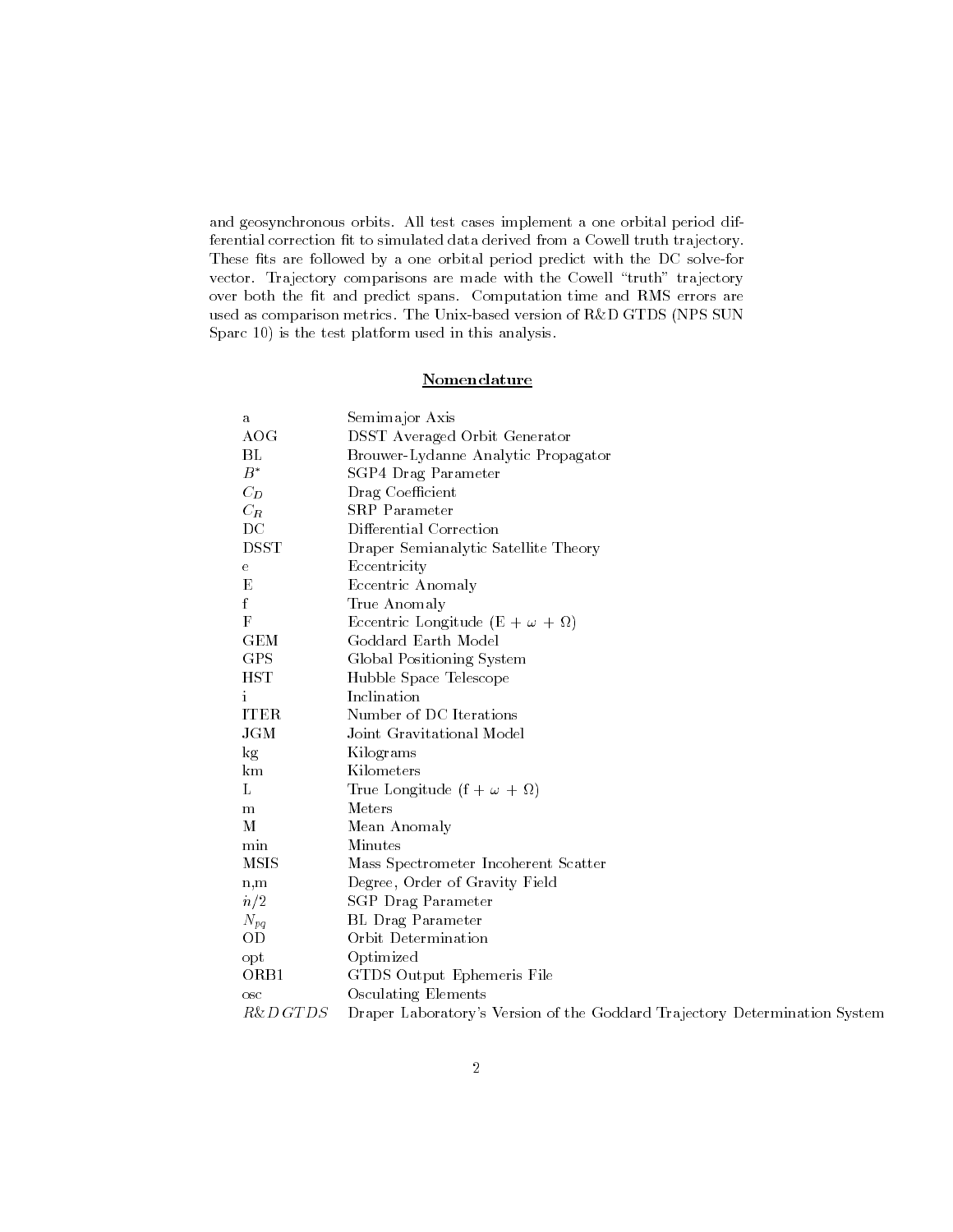| Root Mean Square                                                     |
|----------------------------------------------------------------------|
| Satellite Catalog                                                    |
| Space Control Network                                                |
| Seconds                                                              |
| Analytic Theory Based on the Work of Kozai <sup>13</sup>             |
| Analytic Theory Based on the Work of Lane and Cranford <sup>22</sup> |
| <b>DSST</b> Short Periodic Generator                                 |
| Solar Radiation Pressure                                             |
| Space Surveillance Network                                           |
| Topographical Ocean Experiment Satellite                             |
| World Geodetic Survey                                                |
| Mean Longitude $(M + \omega + \Omega)$                               |
| Greenwich Hour Angle                                                 |
| Argument of Perigee                                                  |
| Longitude of Ascending Node                                          |
|                                                                      |

## Introduction

 ${\rm K}\alpha$ D GTDS is Draper Laboratory's research-based orbit determination testbed  $\,$  . This analysis tool evolved from its R&D counterpart at the Goddard Space Flight Center. Dr. Paul Cefola, Program Manager at Draper Laboratory and Lecturer at the Massachusetts Institute of Technology has overseen the develop ment and expansion of this testbed (by a team of scientists at Draper Laboratory and a continuing string of graduate students at MIT) over the past twenty years see Fonte In its current form RD GTDS is capable of performing

- early orbit determination
	- $-$  Gauss,
	- $-$  Double-R iteration,
	- range and angles methods,
	- range-only method,
- orbit propagation
	- numerical,
	- analytical,
	- seminanalytical techniques,
- $\bullet$  estimation
	- batch weighted least squares,
	- $-$  filtering algorithms,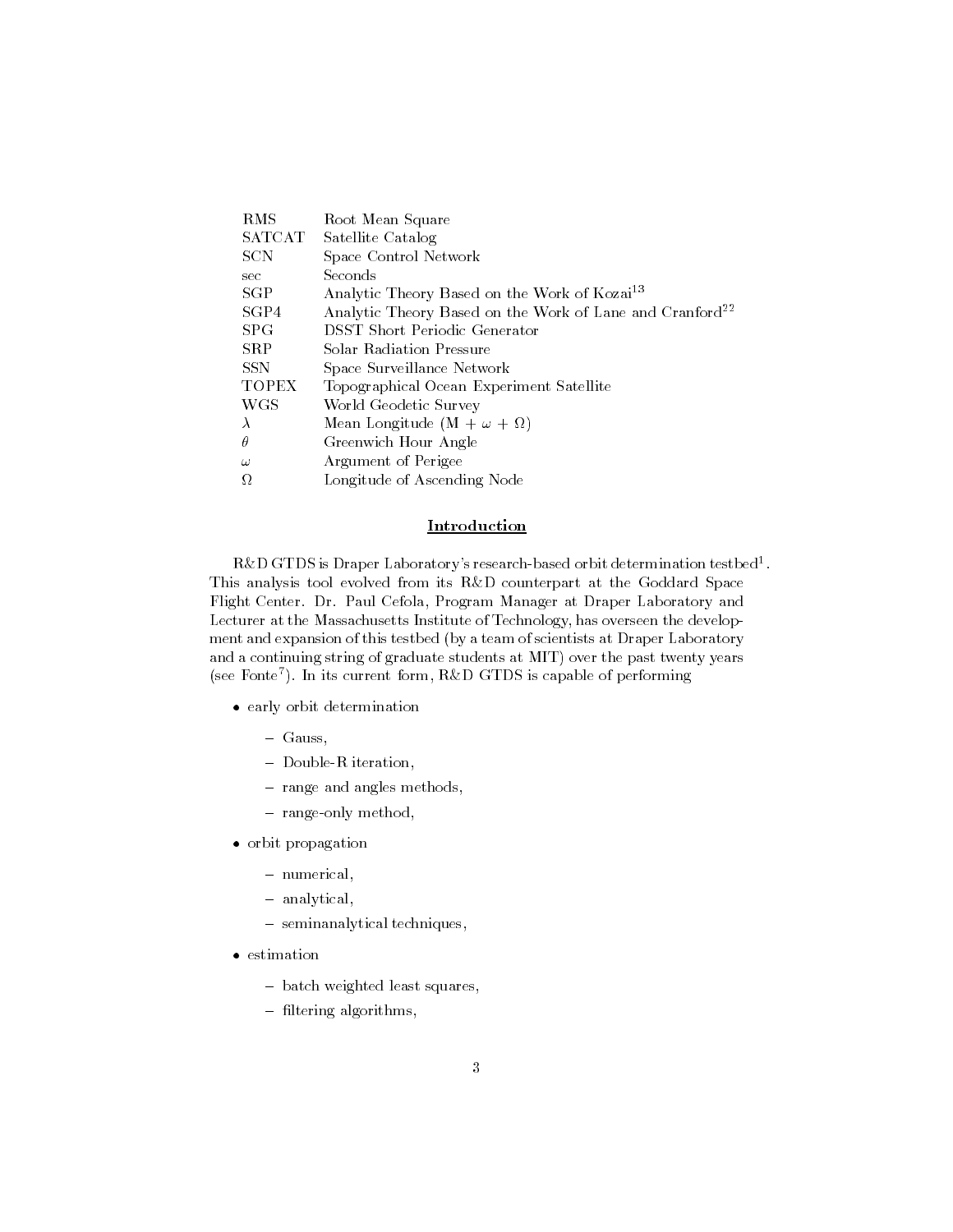- error analysis
	- error categorization for the OD process,
- data simulation
	- simulated tracking data from specified ground stations.

This paper will present a comparative study of the various orbit propaga tion techniques (Cowell, DSST, SGP, SGP4, and BL) imbedded in  $R\&D$  GTDS. These orbit propagators represent a standard blend of special and general per turbation techniques. With special perturbation techniques (Cowell), a direct numerical integration of the equations of motion is implemented. This entails multiple force evaluations to "step" from a given set of initial conditions to a final solution. If the initial conditions are changed or altered, new evaluations must be made at each of the various time steps. Therefore, each solution is unique to a given set of initial conditions In special perturbation methods consideration must be given to the computation time physical accuracy trun cation triaty with items the triat with selection of all the selection of an appropriate the time step for integration. In general, high accuracy is obtained at the cost of computational efficiency (these techniques have typically been limited to "special case" processing in Space Command's operational environment due to their inherent computational burden; this includes, but is not limited to, scenarios requiring high accuracy or a limited number of satellites).

General perturbation techniques (SGP, SGP4, BL), on the contrary, do not use multiple time steps to transfer from a set of initial conditions to a final solution. Rather, general perturbation techniques implement an analytical integration of the equations of motion to transform a set of initial conditions directly to a final solution. However, due to the complex nature of the equations representing the physical models, exactly integrable expressions are difficult to obtain. For this reason, simplifications, approximations, and truncations are made to the equations of motion to obtain expressions which are integrable These simplifications, however, greatly reduce the accuracy attainable with general perturbation techniques. In summary, computational efficiency is gained at the cost of accuracy these techniques have typically been used for the bulk of Space Command's operational missions due to the computational efficiency advantages

A more recent approach to perturbation analysis is semianalytic techniques These techniques combine the primary advantageous aspect of special pertur bation methods (high accuracy) with that of general perturbation techniques (computational efficiency). For one such semianalytic technique, the Draper Semianalytic Satellite Theory (DSST), the equations of motion are separated into two distinct categories (see McClain<sup>-1)</sup>, Dameison et al-). One category contains the secular and long-period perturbative contributions to a satellite's motion; the portion of the software which propagates this motion is referred to as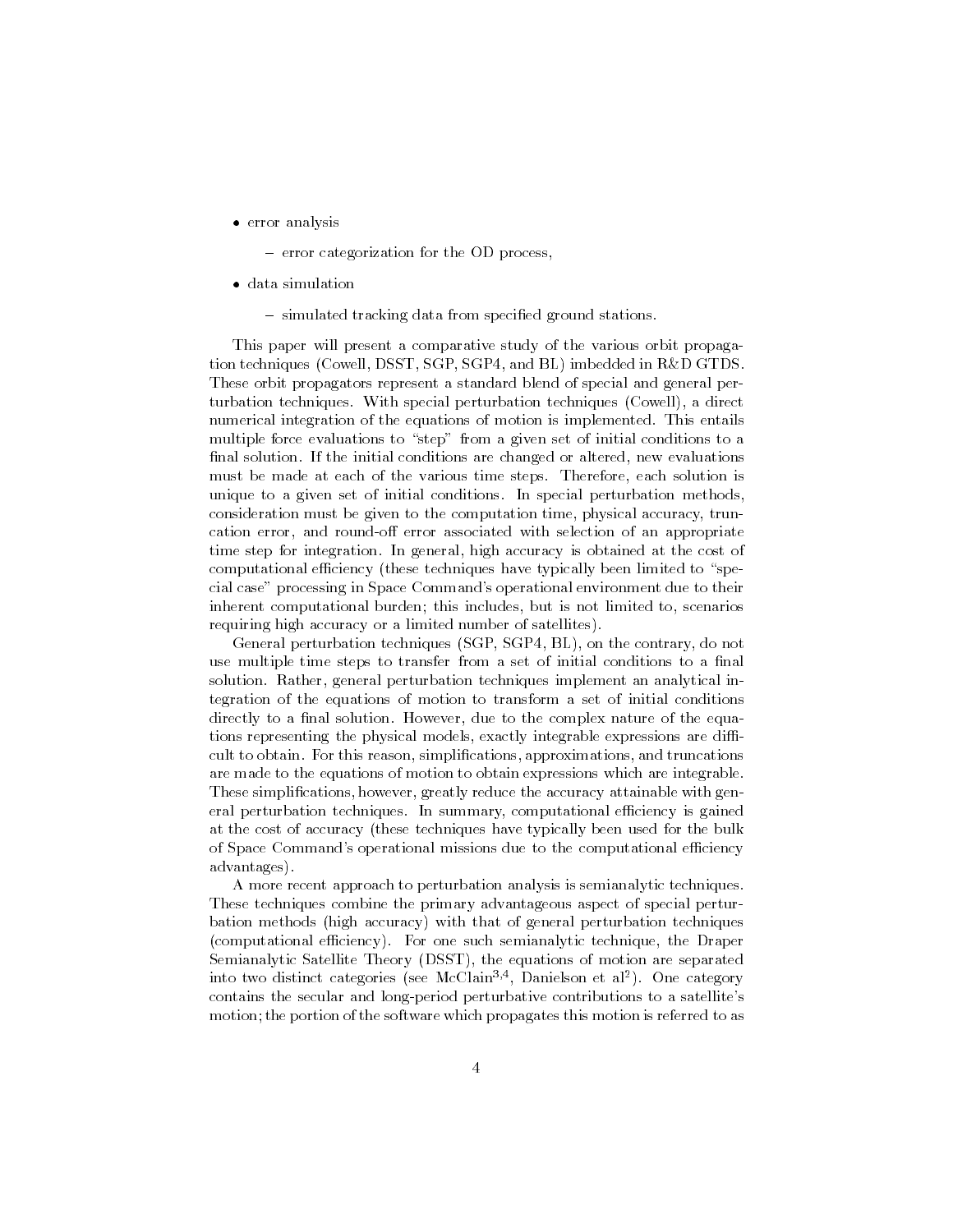the averaged orbit generator  $(AOG)$ , and is based upon "mean" elements. The other category contains the short-period perturbative contributions to a satellite's motion, which are modeled in the short periodic generator (SPG; DSST) represents the state of the art in short periodic models). The separation of the short-periodic contributions from the secular and long-period contributions is accomplished via the generalized method of averaging (see Morrison ). With the short-periodic contributions separated (which, due to their high frequency nature, are step-size constraining), the averaged equations of motion can be integrated numerically with large step sizes (typically on the order of a day), while the short periodics can be recovered analytically at output times (with the use of Fourier analysis and interpolation schemes). The specific force models included in the AOG and SPG can be chosen by the user at run time, creating a theory that is highly accurate, efficient, and flexible. It is of the authors' opinion that these techniques are optimally suited for operational processing (as well as for a multitude of other applications, such as long-term mission planning).

With special, general, and semianalytic perturbation techniques defined, it is now possible to describe the specific force models available in each of the propagators analyzed in this study

Cowell — tuser has ability to select force models) (see GTDS Mathematical pecification") ==

- Geopotential
	- models ranging from GEM to GEMT JGM JGM WGS and WGS84
	- $-$  maximum degree and order of 50 (n,m  $\leq$  50)  $^+$
- Atmospheric Drag
	- Harris-Priester (static atmosphere; tabulated values of density versus altitude
	- Jacchia-Roberts (dynamic atmosphere; solar flux and geomagnetic indices
	- Jacchia 70
	- Jacchia 64
	- MSIS

It should be noted that the same force models are available for both Cowell and DSST. Geopotential models atmosheric data solar lunar and planetary ephemerides timing coe cients, and Newcomb operator data exist in a binary data base attached to R&D GTDS. As new models or raw inputs become available, the binary data bases are updated and easily attached to R&D GTDS.

<sup>&</sup>lt;sup>†</sup>50 by 50 software is available in a library linkable to R&D GTDS. The current code at Naval Postgraduate School has a maximum degree and order of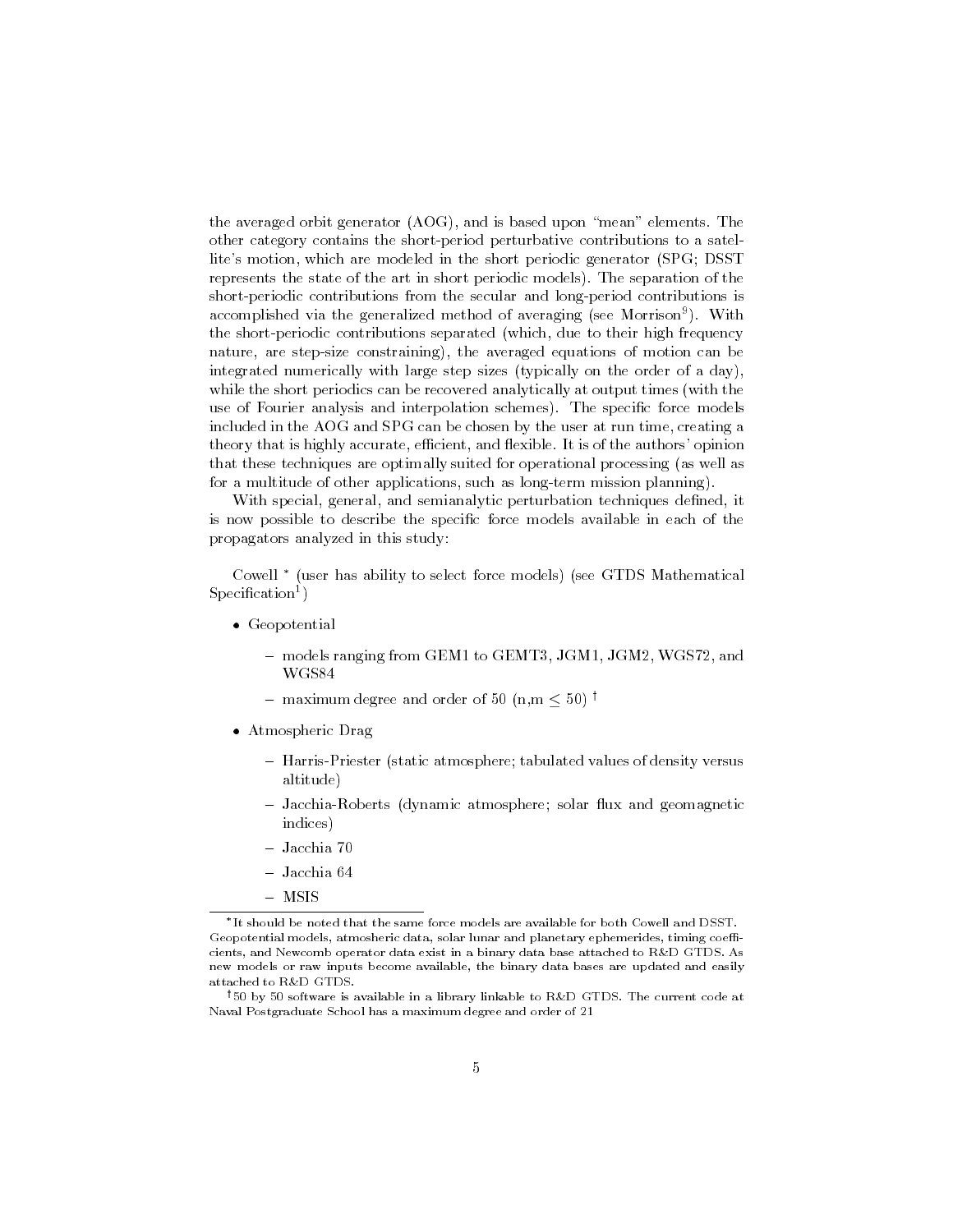- Third-Body (Lunar-Solar) Point Mass (JPL solar, lunar, and planetary ephemerides; extendable to multi-body)
- Solar Radiation Pressure (cylindrical shadow model)

DSST + (user has ability to select force models) (see McClain++, and Danielson et al -

- Geopotential
	- models ranging from GEM to GEMT JGM JGM WGS and WGS84
	- $-$  maximum degree and order of 50  $\,\mathrm{m,m} \leq 50$  )  $^{\circ}$
	- First Order, AOG
		- \* recursive, closed form zonal model
		- recursive tesseral resonance model
	- First Order, SPG
		- \* recursive, closed form zonal short periodic model (Fourier series in L
		- \* recursive, closed form tesseral m-daily short periodic model (Fourier series in  $\theta$ )
		- recursive tesseral linear combination short periodic model Fourier series in - and
	- Second Order, AOG
		- $\ast$   $J_2$  to first order in e
	- Second Order, SPG
		- $\ast$   $J_{2}$  to zeroth order in  $e$
	- Second Order Coupling Terms, AOG
		- $\sim$  and coupling
	- Second Order Coupling Terms, SPG
		- recursive close contract of  $\mu$  , there are no model model
		- $\ast$  Drag / m-daily

It should be noted that the same force models are available for both Cowell and DSST. Geopotential models atmosheric data solar lunar and planetary ephemerides timing coe cients, and Newcomb operator data exist in a binary data base attached to R&D GTDS. As new models or raw inputs become available, the binary data bases are updated and easily attached to R&D GTDS.

 $$50$  by  $50$  software is available in a library linkable to R&D GTDS. The current code at Naval Postgraduate School has a maximum degree and order of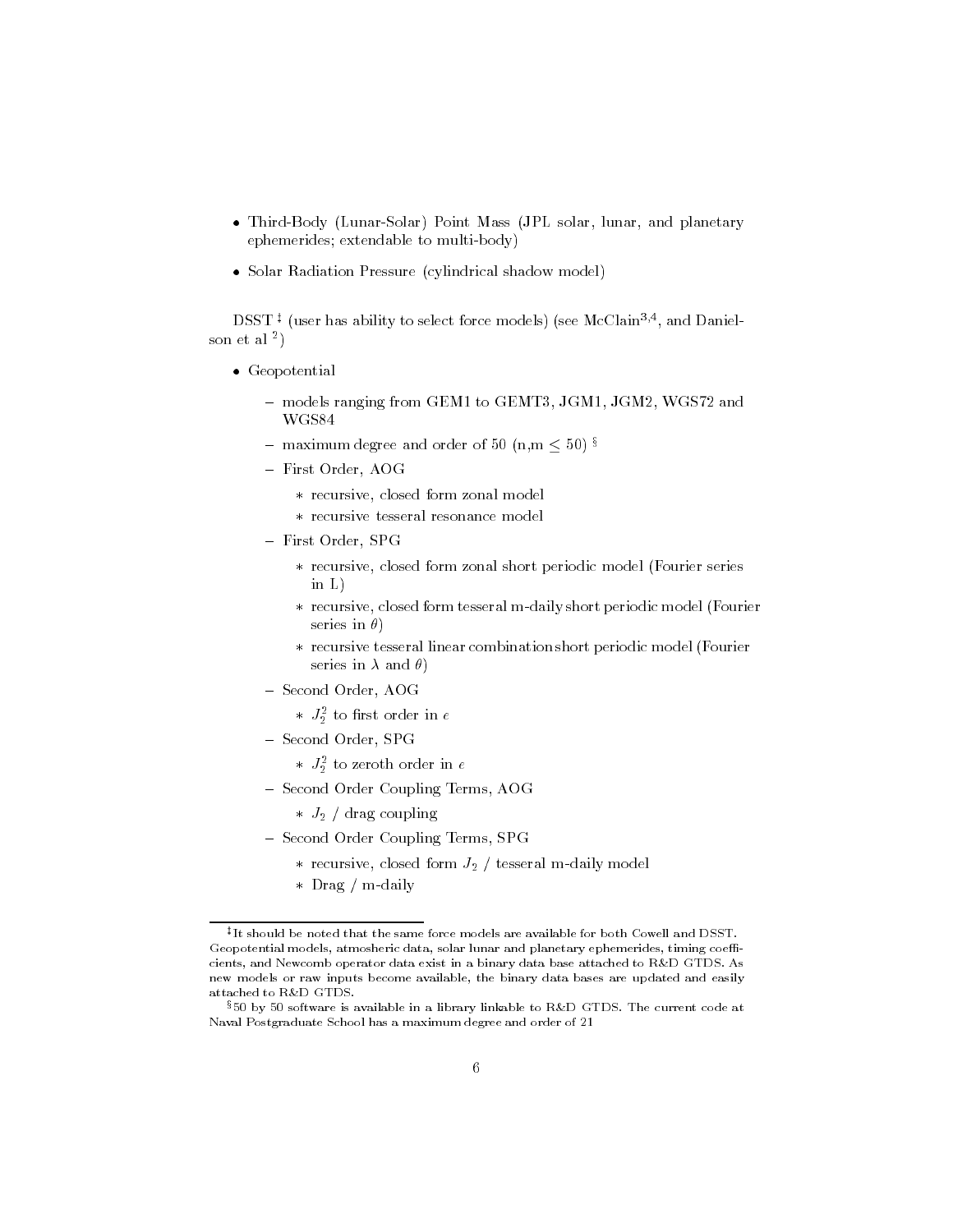- Atmospheric Drag, AOG and SPG
	- same drag models as described for Cowell
	- $-$  numerical averaging (quadrature)
	- SPG Fourier series expressed in  $\lambda$
	- some op it second second order and  $\eta$  it can be
- Third-Body Point Mass (JPL solar, lunar, and planetary ephemerides;  $extendable to multi-body)$ 
	- first order AOG
		- \* recursive, closed form lunar-solar model
	- $-$  first order SPG
		- \* recursive, closed form lunar-solar model (Fourier series in  $F$ )
		- weak time dependence corrections
	- double averaged formulation
- Solar Radiation Pressure, AOG and SPG
	- cylindrical shadow model
	- numerical averaging
	- SPG Fourier series expressed in  $\lambda$

SGP (no force model flexibility other than drag parameter adjustment) (see Hoots Fieger and Herriges

- $\bullet$  gravitational model based on a simplification of the work of Kozai<sup>13</sup>
	- securities experience and securities of the second securities of the second securities of the second second second second second second second second second second second second second second second second second second
	- J- and J longperiod e-ects
	- truncated J- short periodics to zeroth order in <sup>e</sup>
	- secular drag e-mand a e and M drag model based on Taylor series and M drag model based on Taylor series and M . In the modeled on equal that  $\alpha$  is the contribution on econtricity such that  $\alpha$ perigee height remains constant

SGP4 (no force model flexibility other than drag parameter adjustment) (see Hoots", Fieger", Herriges ", Lane and Hoots ", and Hujsak and Hoots " )

- $\bullet$  gravitational model based on a simplification of the work of Brouwer<sup>14</sup>
	- $J_2$ ,  $J_4$ , and  $J_2$  secular effects
	- J- and J longperiod e-ects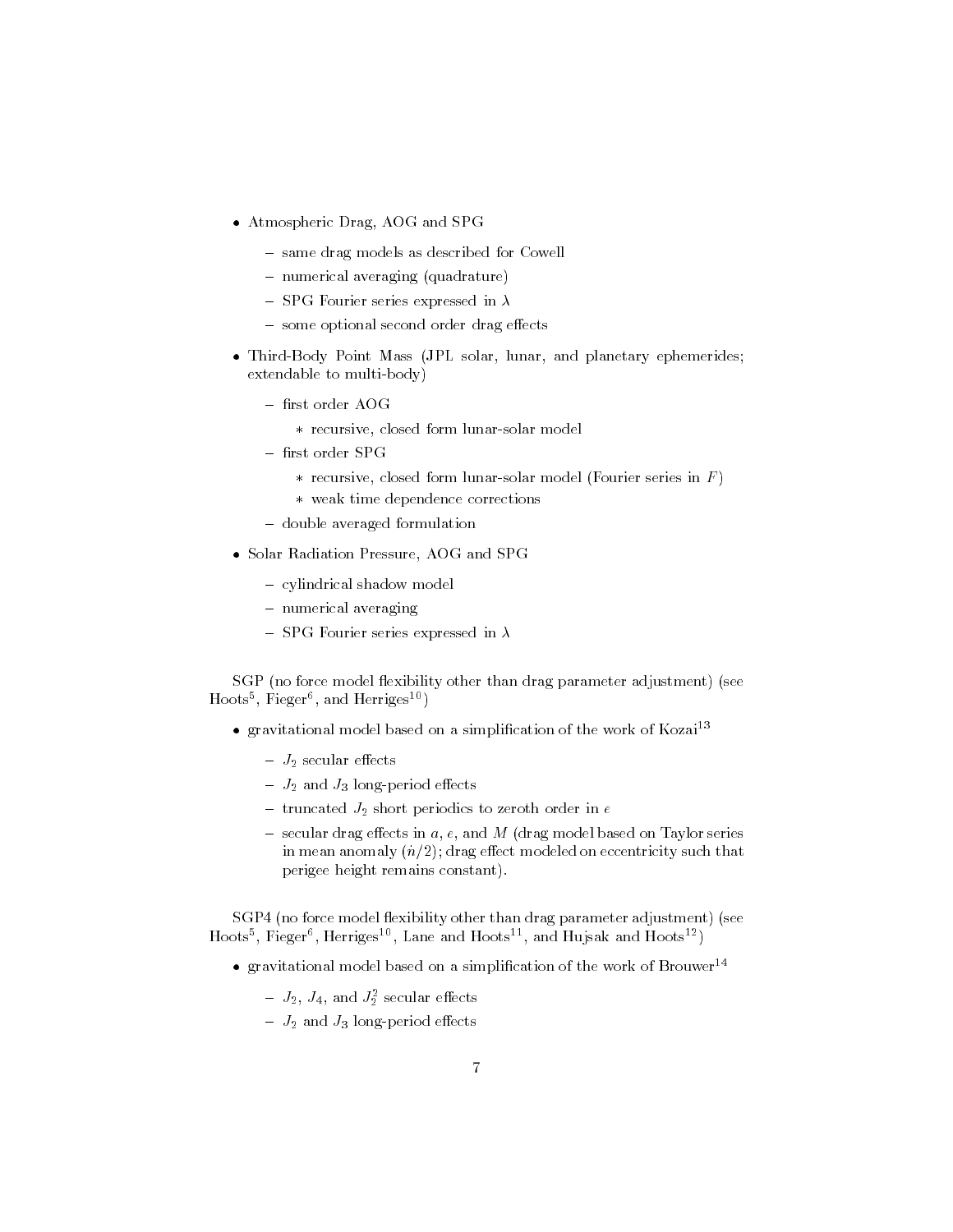- truncated J- short periodics to zeroth order in <sup>e</sup>
- tesseral terms is the finite form of the finite state or the second period of the second state of the second s ods  minutes designed for geosynchronous and Molniya orbits
- rst order lunarsolar point mass terms for orbits with periods  minutes
- $-$  drag model based on power density function  $((q_o s)^{-}, B^{\circ})$ , secular e-ects only

#### $R\&D$  GTDS BL (no force model hexibility) (see GTDS Mathematical Specification )  $\hskip 10mm$

- Lyddane modified Brouwer theory to obtain algorithms applicable for singularities  $(i = 0 \text{ or } e = 0)$ 
	- $J_2$ ,  $J_4$ , and  $J_2$  securar enects
	- e 2 i 9 and 1 longer og e-en period e-en e-en e-en andere en andere en andere en andere en andere en andere en
	- J- short periodics
	- drag model based on Brouwer drag coefficients,  $N_{p,q}$  ("free parameters" which can be solved-for in the DC to better model drag); correct mean anomaly only

# R&D GTDS OD Options

- Coordinate frames
	- mean Earth equator and equinox of 1950.0
	- $-$  FK4 derived true of date (0h0m0s zulu)
	- means control to positive through the control of the property of the control of the control of the control of the control of the control of the control of the control of the control of the control of the control of the con externally interfaced program
	- $-$  FK5 derived true of date (true of time of interest; available through externally interfaced program
- Time standards
	- $\sim$  implements UTC (broadcast time) as standard time
	- other time standards available via conversion utilities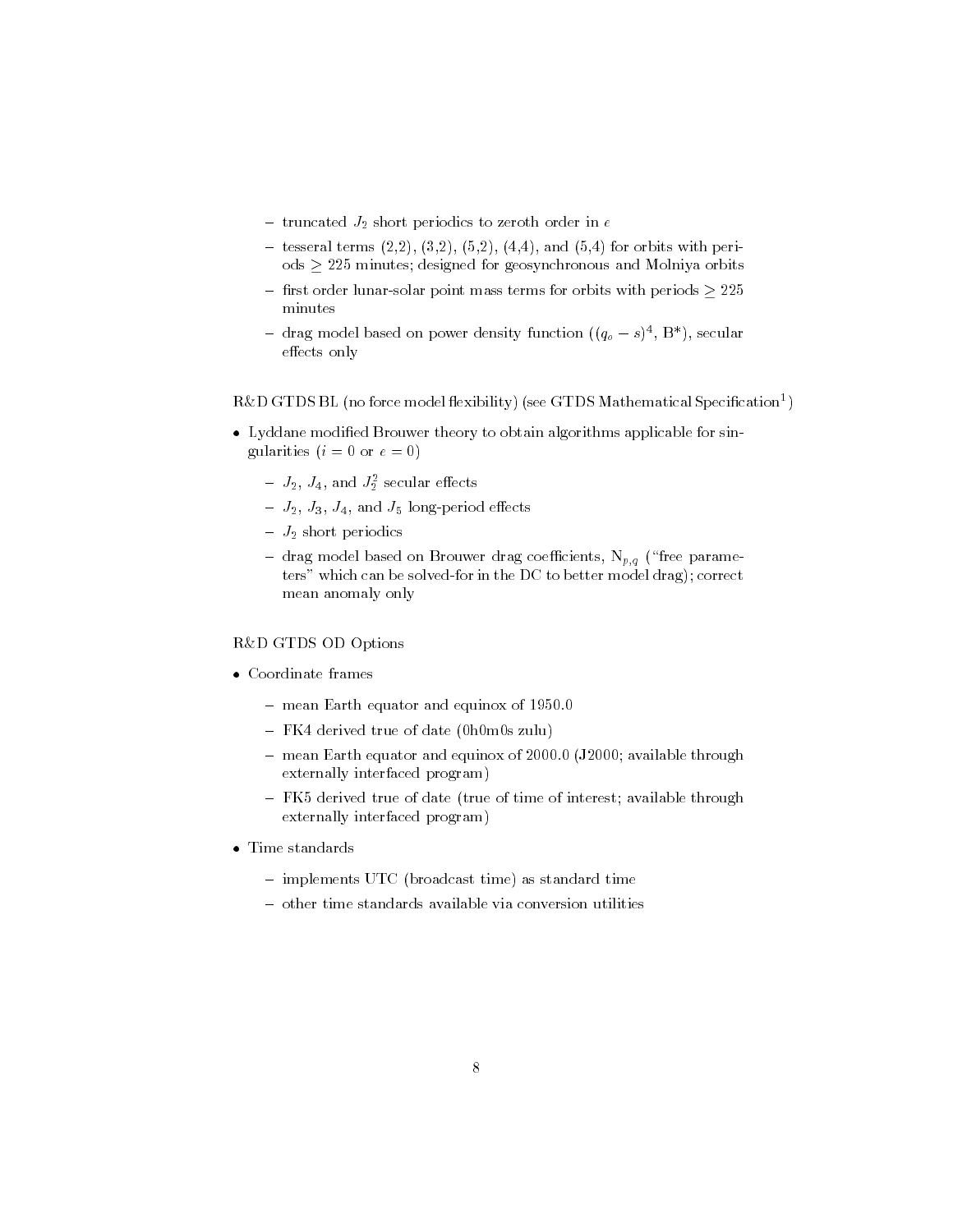# Test Protocol

The comparisons in this analysis are based against Cowell truth trajectories one Cowell truth trajectory was established for each orbital regime. For the low altitude circular, high altitude circular, Molniya and geosynchronous test cases, the osculating elements (and appropriate perturbation parameters) used to generate the truth trajectories were derived from Cowell fits to an SGP4 ephemeris derived from actual two-card element sets (SATCAT). For the decay case, the osculating elements were taken from  $D\gamma a r^{17}$ . This specific information pertinent to the truth trajectories is as follows

| 24 February 82                                                        |
|-----------------------------------------------------------------------|
| 00:00:00.0000                                                         |
| 6628.45287 km                                                         |
| 0.008921                                                              |
| 64.83828°                                                             |
| 224.50715°                                                            |
| 271.80047°                                                            |
| $115.250818^{\circ}$                                                  |
| 89.5113 min                                                           |
| 191.1834 km                                                           |
| 21x21 GEM10B                                                          |
| Jacchia-Roberts Drag $(C_D = 2.0)$                                    |
| Lunar - Solar Point Mass                                              |
| No                                                                    |
| 12 <sup>th</sup> Order Summed Cowell/ Adams Predict-Partially Correct |
| $60 \text{ sec}$                                                      |
| Mean Earth Equator and Equinox of 1950.0                              |
| $1 \text{ m}^2$ , 100 kg                                              |
| Every 450 sec                                                         |
|                                                                       |

Table Decaying Orbit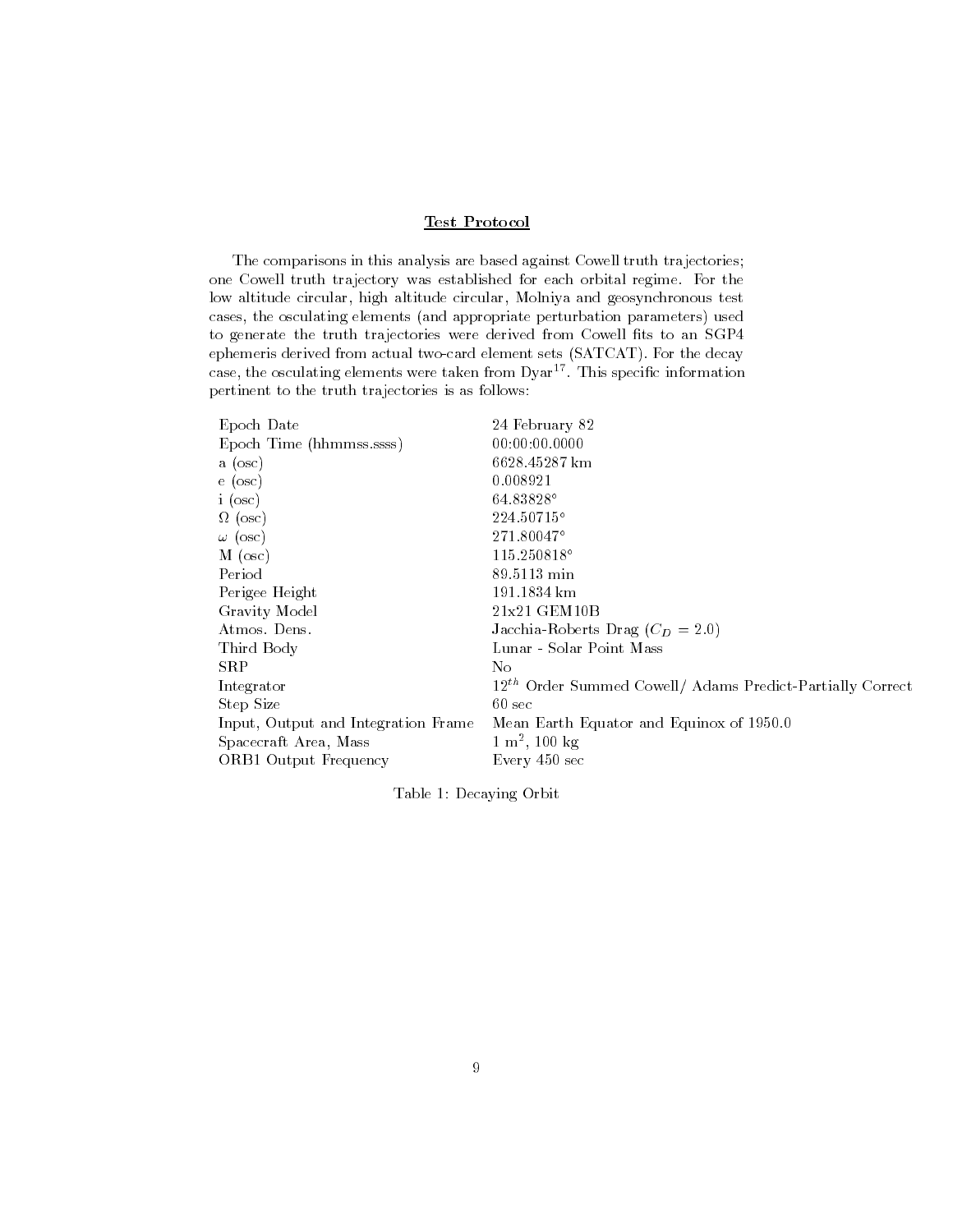| Epoch Date                          | 4 December 94                                                  |
|-------------------------------------|----------------------------------------------------------------|
| Epoch Time (hhmmss.ssss)            | 21:10:59.5456                                                  |
| a (osc)                             | 6980.108566                                                    |
| $\epsilon$ (osc)                    | 0.00170791                                                     |
| i (osc)                             | 28.327265°                                                     |
| $\Omega$ (osc)                      | 218.492078°                                                    |
| $\omega$ (osc)                      | 40.611761°                                                     |
| $M$ (osc)                           | 319.915316°                                                    |
| Period                              | 96.7270 min                                                    |
| Perigee Height                      | $590.05 \; \mathrm{km}$                                        |
| Gravity Model                       | 21x21 GEM10B                                                   |
| Atmos Dens.                         | Jacchia-Roberts (Schatten) Drag ( $C_D = 2.59856$ )            |
| Third Body                          | Lunar - Solar Point Mass                                       |
| ${\rm SRP}$                         | $C_R = 8.68846$                                                |
| Integrator                          | $12^{th}$ Order Summed Cowell/ Adams Predict-Partially Correct |
| Step Size                           | $60 \text{ sec}$                                               |
| Input, Output and Integration Frame | Mean Earth Equator and Equinox of 1950.0                       |
| Spacecraft Area, Mass               | $1 \text{ m}^2$ , 100 kg                                       |
| ORB1 Output Frequency               | Every 400 sec                                                  |

Table Low Altitude Circular Orbit SATCAT  HST

| Epoch Date                          | 4 December 94                                                         |
|-------------------------------------|-----------------------------------------------------------------------|
| Epoch Time (hhmmss.ssss)            | 11:30:01.5434                                                         |
| a (osc)                             | 7721.500966                                                           |
| e (osc)                             | 0.000482180                                                           |
| i (osc)                             | 65.830824°                                                            |
| $\Omega$ (osc)                      | 296.770687°                                                           |
| $\omega$ (osc)                      | $19.611311^{\circ}$                                                   |
| $M$ (osc)                           | 340.277743°                                                           |
| Period                              | 112.5425 min                                                          |
| Perigee Height                      | 1339.6408 km                                                          |
| Gravity Model                       | 21x21 GEM10B                                                          |
| Atmos. Dens.                        | Jacchia-Roberts (Schatten) Drag ( $C_D = 1.8661152$ )                 |
| Third Body                          | Lunar - Solar Point Mass                                              |
| SR P                                | $C_R = -5.4211956$                                                    |
| Integrator                          | 12 <sup>th</sup> Order Summed Cowell/ Adams Predict-Partially Correct |
| Step Size                           | $60 \text{ sec}$                                                      |
| Input, Output and Integration Frame | Mean Earth Equator and Equinox of 1950.0                              |
| Spacecraft Area, Mass               | $1 \text{ m}^2$ , 100 kg                                              |
| <b>ORB1 Output Frequency</b>        | Every 460 sec                                                         |

Table is the contract of the contract of the circuit  $\mu$  is the circular orbit  $\mu$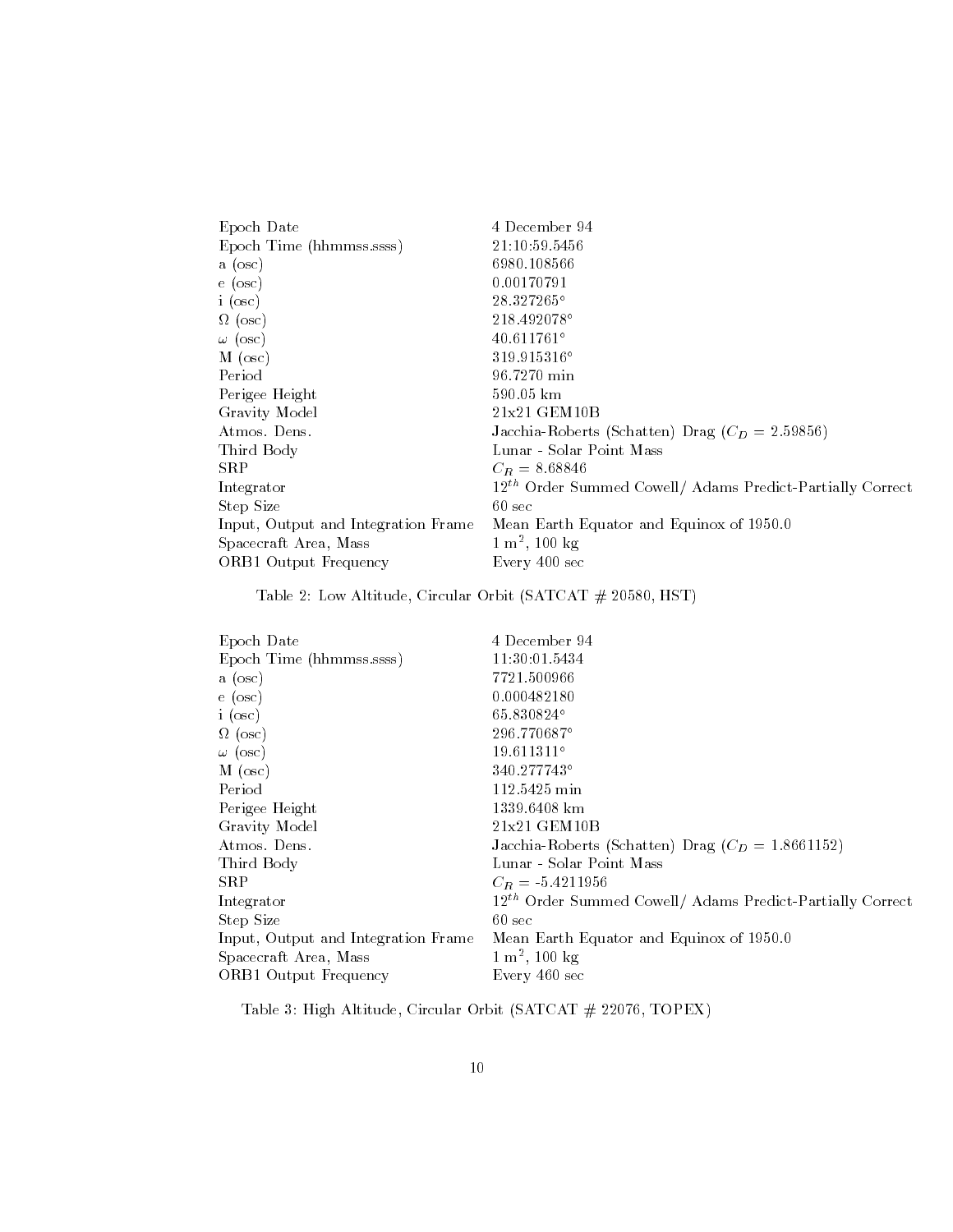| Epoch Date                          | 29 August 94                                                          |
|-------------------------------------|-----------------------------------------------------------------------|
| Epoch Time (hhmmss.ssss)            | 06:25:23.8964                                                         |
| a (osc)                             | 26586.72673                                                           |
| e (osc)                             | 0.731526                                                              |
| i (osc)                             | 63.958664°                                                            |
| $\Omega$ (osc)                      | $47.836839^{\circ}$                                                   |
| $\omega$ (osc)                      | 289.061990°                                                           |
| $M$ (osc)                           | $9.509759$ °                                                          |
| Period                              | $\sim$ 12 hours                                                       |
| Perigee Height                      | 759.70787 km                                                          |
| Gravity Model                       | 21x21 GEM10B                                                          |
| Atmos Dens.                         | Jacchia-Roberts (Schatten) Drag ( $C_D = 160.9959772$ )               |
| Third Body                          | Lunar - Solar Point Mass                                              |
| $_{\rm SRP}$                        | $C_R = 4.5991303$                                                     |
| Integrator                          | 12 <sup>th</sup> Order Summed Cowell/ Adams Predict-Partially Correct |
| Step Size                           | $60 \text{ sec}$                                                      |
| Input, Output and Integration Frame | Mean Earth Equator and Equinox of 1950.0                              |
| Spacecraft Area, Mass               | $1 \text{ m}^2$ , 100 kg                                              |
| ORB1 Output Frequency               | Every 450 sec                                                         |
|                                     |                                                                       |

#### Table **.** Molnie Saturated States of the Molnie Saturated and the Molnie States of the Molnie States of the Molnie S

| 31 August 94                                                |
|-------------------------------------------------------------|
| 16:19:28.4739                                               |
| 42549.449791                                                |
| 0.000487508                                                 |
| $11.162079$ °                                               |
| $47.617617$ °                                               |
| 56.938285°                                                  |
| 74.862562°                                                  |
| $\sim$ 24 hours                                             |
| 36150.5696 km                                               |
| 21x21 GEM10B                                                |
| No.                                                         |
| Lunar - Solar Point Mass                                    |
| $C_R = 5.2927536$                                           |
| $12th$ Order Summed Cowell/ Adams Predict-Partially Correct |
| $60 \text{ sec}$                                            |
| Mean Earth Equator and Equinox of 1950.0                    |
| $1 \text{ m}^2$ , 100 kg                                    |
| Every 450 sec                                               |
|                                                             |

Table 5: Geosynchronous Orbit (SATCAT  $\#$  10516)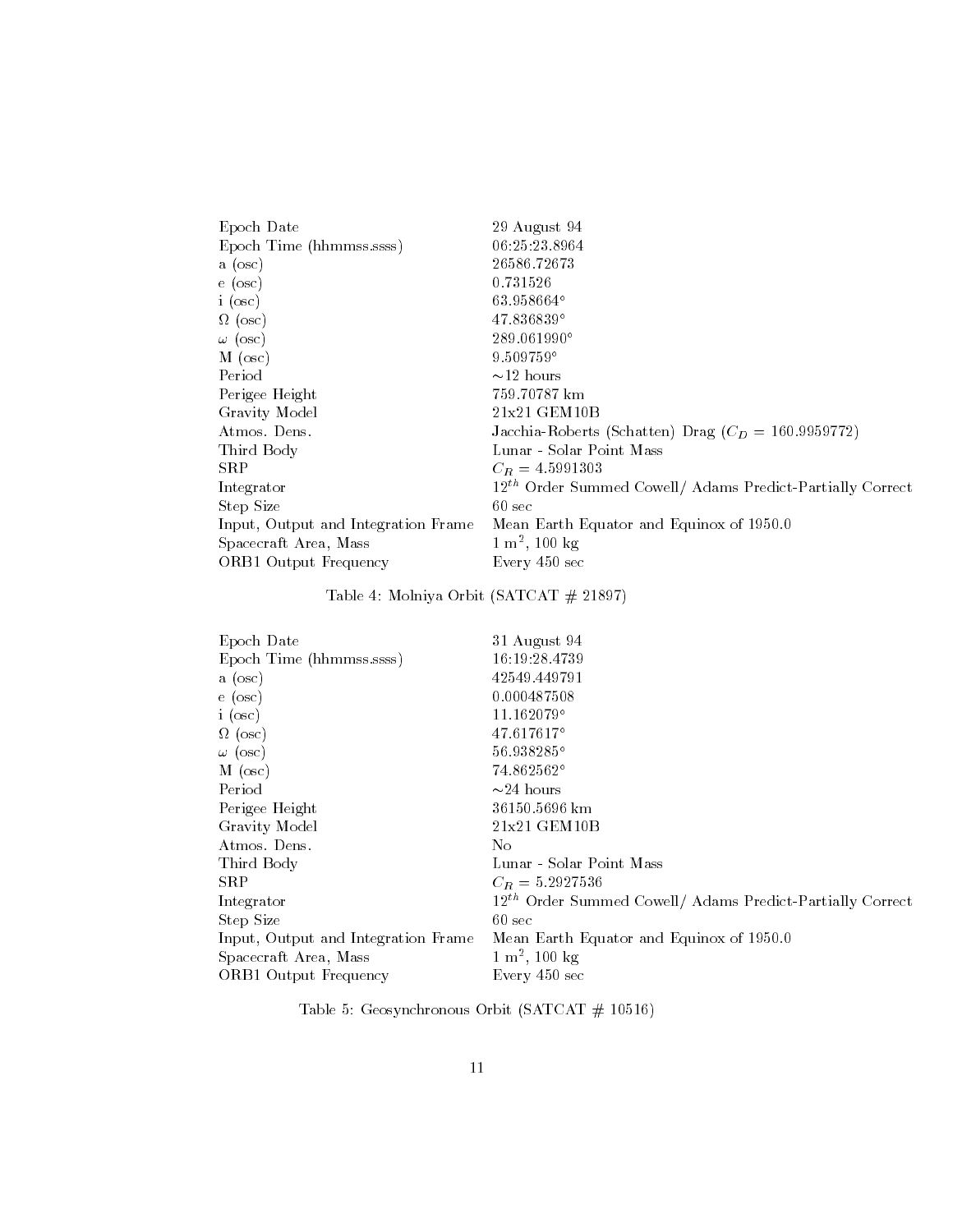Note: Even though the orbits used in this analysis can be tied to a specific object number in the  $\texttt{SALCAI}$ , a standard area of 1 m- and mass of 100 kg  $$ were implemented throughout the test cases (which provides a "rule-of-thumb" area to mass ratio). In addition, all test cases except the decaying orbit have epochs in  $1994$ ; the decay case, which was chosen to demonstrate the specific e-ects of atmospheric drag used a noisy epoch in geomagnetic indices were disturbed in this time period).

The Jacchia-Roberts (Schatten) file represents a particular version of a Jacchia-Roberts file generated by Ken Schatten (Goddard Space Flight Center) and David Carter<sup>18</sup> (Draper Laboratory). Schatten uses monthly values of solar flux and geomagnetic activity to generate a "smooth" (yet still dynamic) atmosphere. Carter applied interpolation techniques to reduce Schatten's monthly values to "smooth" daily values, which are required by R&D GTDS. Schatten's files performed as well as any other atmospheric model during the last peak of the solar cycle, and for this reason, have been included in the binary data base of R&D GTDS (Cefola<sup>19</sup>). More details concerning these procedures can be found in the work of Sabol<sup>15</sup>.

All tests in support of this analysis implemented one-orbital period DC fits to the appropriate Cowell truth model. The "observations" used in these fits were simulated data in the form of GTDS ORB1 files (evenly spaced, time tagged values of position and velocity; very much like GPS navigation solutions) based on the Cowell trajectories. One orbital period predictions with the DC solve-for vectors were then generated and compared with the Cowell truth trajectories. RMS errors over the fit (DC RMS) and predict (R&D GTDS Ephemeris Comparison Program RMS) spans were used as accuracy metrics; timing comparisons were based on a call to an internal clock routine at the initiation and termination of the program

### Results of Testing

For each of the five classes of satellite orbits (decaying, low altitude circular, high altitude circular, Molniya and geosynchronous) several orbit propagators/orbit propagator configurations were analyzed. In general, the following protocol was used

- One Cowell DC with force models matching those in the truth ephemeris; this run ensures the DC can reconstruct the truth ephemeris from per turbed initial conditions (i.e., test if the DC is functioning properly).
- Cowell DCs with force models truncated as compared to the truth ephemeris These runs analyze the "pure" impact of truncating force models (i.e., re- $\mathcal{A}$  to  $\mathcal{A}$  to  $\mathcal{A}$  and  $\mathcal{A}$  are to  $\mathcal{A}$  . To  $\mathcal{A}$  and  $\mathcal{A}$  are to  $\mathcal{A}$  and  $\mathcal{A}$  are to  $\mathcal{A}$  and  $\mathcal{A}$  are to  $\mathcal{A}$  and  $\mathcal{A}$  are to  $\mathcal{A}$  and  $\mathcal{A}$  are to  $\mathcal{A}$
- One DSST DC with force models configured to balance computational efficiency and accuracy; these configurations are based on the work of Fonte and Sabol<sup>16</sup>.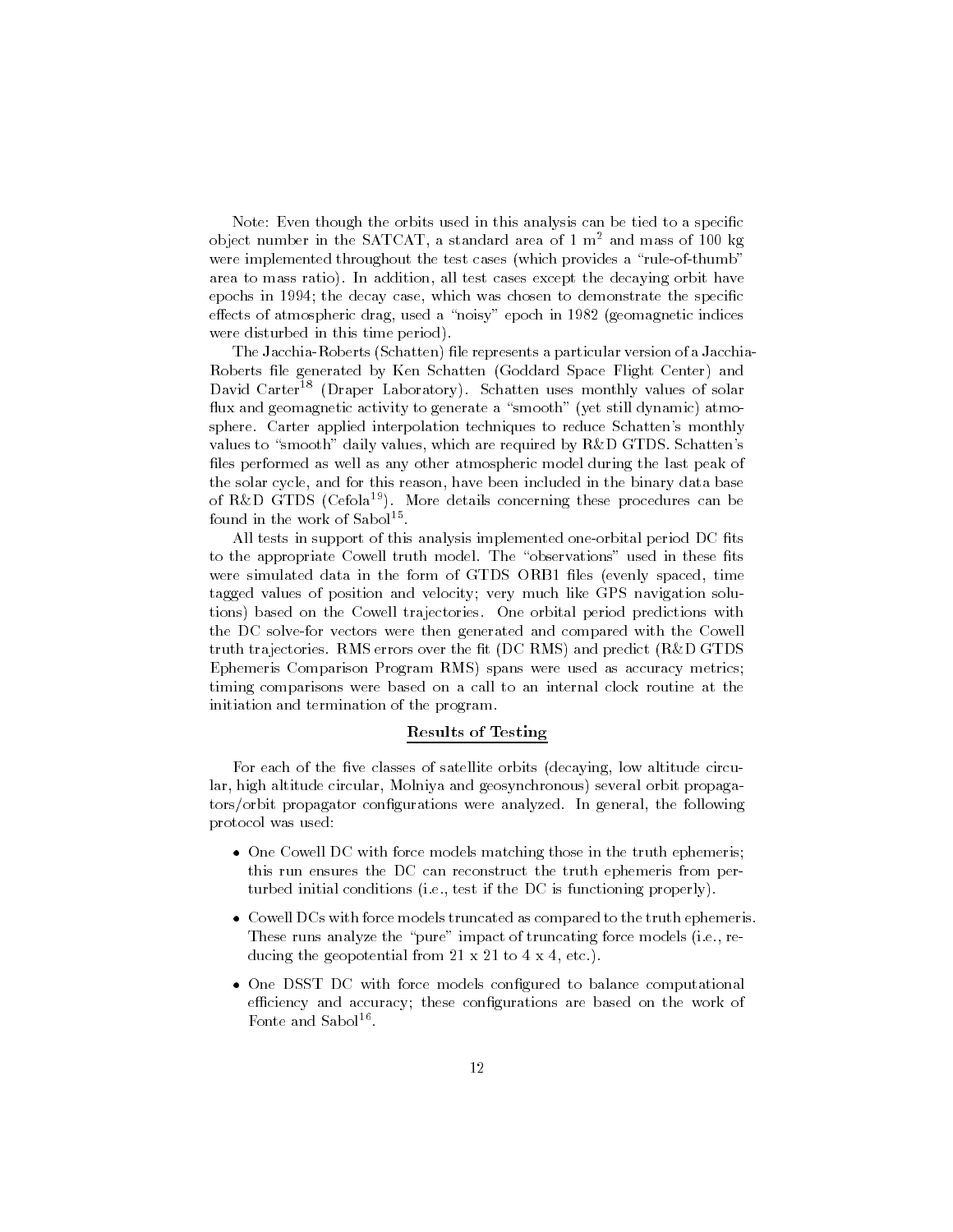• Various analytic DCs (BL, SGP and SGP4) with and without drag solvefors. It should be noted solving for drag parameters in orbital regimes where drag doesnt have a large extern was intentional in these cases,  $\sim$ the drag parameter simply represents a "free-parameter" in the DC attempting to absorb errors stemming from truncations in force models for perturbations other than drag

In addition several di-erent element sets were used as initial conditions for the DC in each case. With the exception of the decay case, results quoted in this paper are based on using the twocard element set from which the truth trajectories were generated. This methodolgy provided a standard set of initial conditions from which to analyze results. It should be noted this may provide an unfair advantage to SGP and SGP4 (i.e., Cowell uses osculating elements and therefore, the DC may have to execute extra iterations in order to converge). This protocol must be considered when analyzing timing results (the initial conditions for the decaying orbit DCs were taken from osculating truth output ephemeris

Furthermore, three sets of timing statistics given for each case: time to perform the DC only, time to perform the DC and subsequent ephemeris generation, and DC time per iteration. The total time to perform the DC is representative of processing times for operational catalog maintenance ephemeris generation times provide insight to the speed of pure orbit propagation with the various theories DC time per iteration provides an alternative comparison metric for theories which require a dimension manual of iterations to arrive at a number of  $\sim$ lution. However, processing is based upon arriving at a final solution, so both time per DC iteration and total DC time are meaningful metrics

Results can be now given for each of the various orbit classes

#### DECAYING ORBIT:

Conguration Notes In this case Cowell- has force models matching those in the truth geopotential geopotential solaristic solaristic method solid solaris point in an extended parameter in DC Cowell is identical to identical to the company of the company of the company Cowell<sub>21</sub>, with the exception of a reduced geopotential  $(1,e, 4X4)$ . Cowell<sub>4</sub> di-that from Cowell only in that the exact drag term from the truth ephemeric has been hardwired into the run (it is not being solved for by the DC). The annotation of  $N_{pq}$  or "drag" after a theory indicates DC solve-for parameters used in the run

The results given in Table 6 clearly show the dominance of atmospheric and  $\mathbf{f}$  e-conguravitational e-model geopotential conguravitation  $\mathbf{f}$  e-model geopotential conguravitation  $\mathbf{f}$ tion from x to x results in  m predict error over one revolution refer to Cowell<sub>4</sub>). The Cowell<sub>4</sub> results highlight the DC observability problems associated to coupling an extremely short fit span with theories having severely truncated force models; the Cowell<sub>4</sub> DC, which attempted to solve for a drag  $t$ erm, produced an error  $\approx$ 100 m larger than Cowen<sub>4</sub> ( $\approx$ 15 m). Inspection of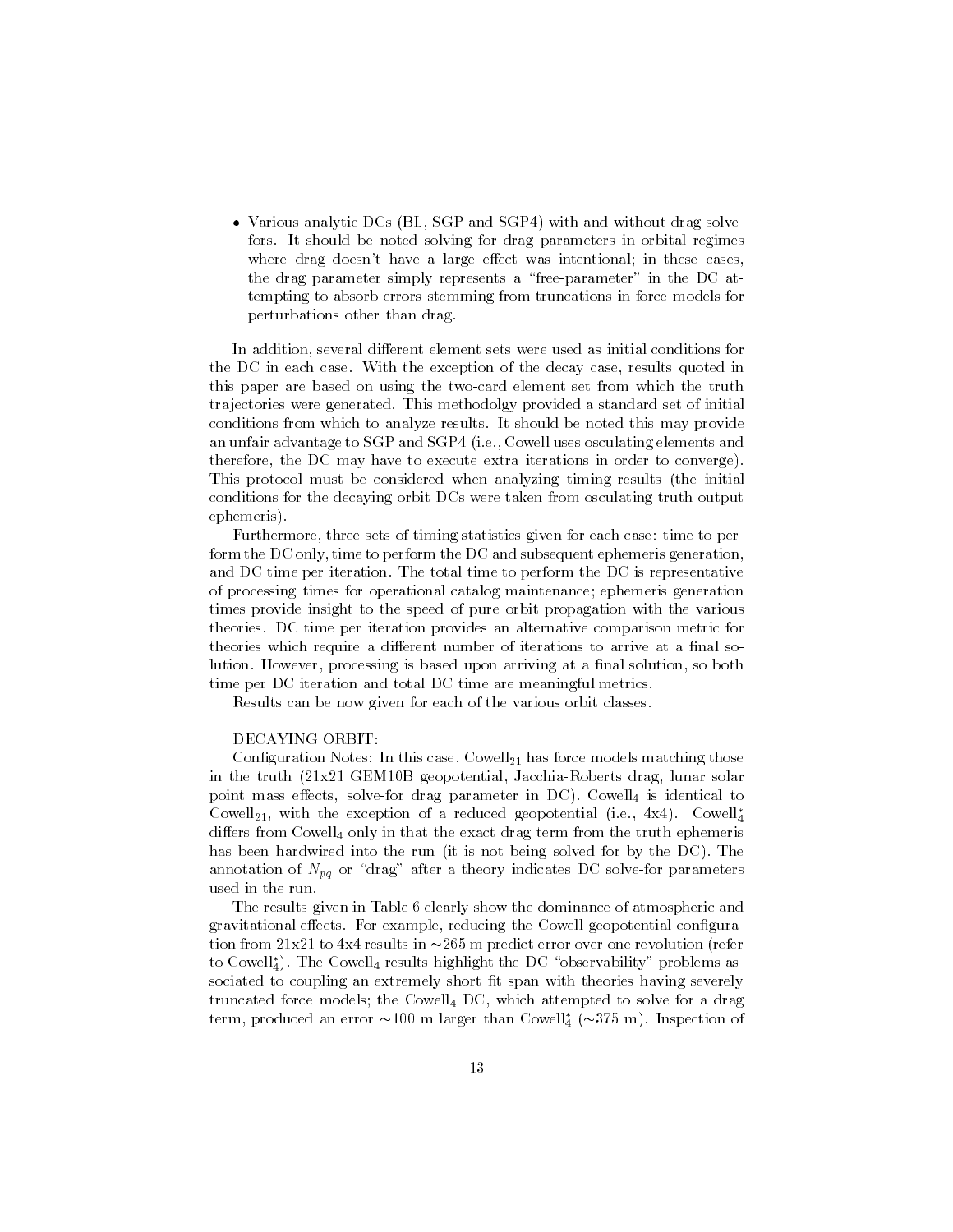| Theory              | $_{\rm DC}$<br>$RMS$ (m) | <b>ITER</b> | Predict<br>$RMS$ (m) | <b>CPU</b><br>(sec) | DC<br><b>CPU</b> | <b>CPU</b><br>per<br><b>ITER</b> |
|---------------------|--------------------------|-------------|----------------------|---------------------|------------------|----------------------------------|
|                     |                          |             |                      |                     |                  |                                  |
| BL.                 | 229.40839                | 6           | 5432.4               | 1.88                | 1.37             | -23                              |
| BL $(N_{pq})$       | 236.62321                | 5           | 2094.90              | 2.75                | 1.32             | .26                              |
| $Cowell_{21}$       | $2.60343(E-9)$           | 5           | $2.2922(E-8)$        | 9.17                | 2.77             | .55                              |
| Cowell <sub>4</sub> | 22.761151                | 4           | 374.11               | 6.96                | 2.03             | .51                              |
| $Cowell4*$          | 22.292897                | 4           | 264.14               | 7.74                | 2.34             | .59                              |
| SGP4                | 138.36233                | 4           | 8897.6               | 1.96                | 1.45             | -36                              |
| $SGP4$ (drag)       | 138.63008                | 5           | 503.23               | 2.56                | 1.66             | 33                               |
| SGP                 | 638.31315                | 4           | 7858.4               | 2.46                | 1.40             | -35                              |
| $SGP$ (drag)        | 1182.5092                | 4           | 12598.0              | 2.47                | 1.14             | .29                              |
| $D SST$ (opt)       | 17.416619                | 6           | 65.497               | 6.83                | 5.17             | .86                              |

Table 6: Decay Orbit 90 Minutes Fit and 90 Minutes Predict

the solved-for drag term in the Cowell $_4$  DC indicated the DC could not exactly recover the drag term used in the generation of the truth ephemeris (remember, the Cowell<sub>4</sub> DC used the exact drag term used in the generation of the truth orbit in order to determine the "pure" geopotential error). The analytic theories also experience these observability problems, which are further compounded by their lack of tesseral terms and simplistic drag models Operationally these problems are countered by increased fit spans in an attempt to "observe" more of the e-ect which has been neglected for decay cases in which it may not be practical or possible to increase the fit span; increased amounts of observational data can also be used). In this manner, the solve-for parameters in the DC absorb some of the error stemming from truncated force models (the parameters, therefore, become less physical; even though the fit may be improved, predictions with DC solve-for vector become worse). The optimized DSST results indicate properly configured perturbation theories can still produce excellent results with the short fit spans; however, the timing statistics suggest that further refinement of the optimized DSST could decrease the amount of time required for the run-but at the expense of accuracy (users can configure DSST for specific requirements).

It is worth stressing atmospheric e-ects are the limiting factor in the decay case Further testing with Cowell and DSST was undertaken in an attempt to more realistically represent real world atmospheric conditions These DCs used a static drag model (Harris-Priester) to fit the dynamic (Jacchia-Roberts) truth model. This protocol takes into account that Jacchia-Roberts atmospheric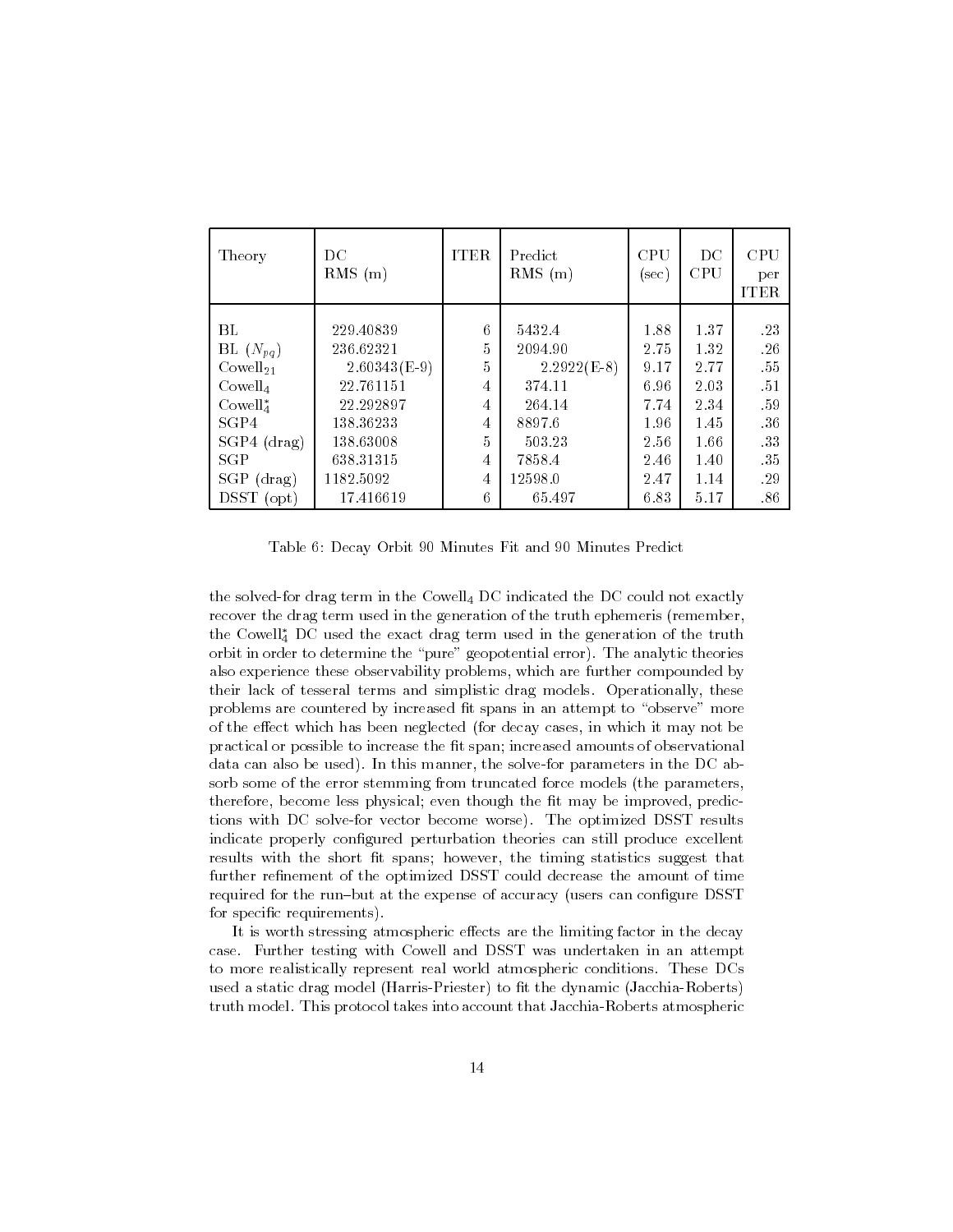parameters (F10.7 solar flux values and geomagnetic indices) are very difficult to predict or may not be obtained in a timely manner. Therefore, fitting the noisy Jacchia-Roberts model with the smooth Harris-Priester model (hottest H-P table) emulates a lack of perfect knowledge of the atmospheric parameters. The results of this testing are given in Table 7.

| Theory                                             | DC.<br>$RMS$ (m)      | <b>ITER</b> | Predict<br><b>RMS</b><br>(m) | CPU<br>sec   | $_{\rm DC}$<br>$\rm CPU$ | CPU<br>per<br><b>ITER</b> |
|----------------------------------------------------|-----------------------|-------------|------------------------------|--------------|--------------------------|---------------------------|
| Cowell <sub>21</sub><br><b>DSST</b><br>$($ opt $)$ | 1.190631<br>16.308181 | 4<br>6      | 183.30<br>149.86             | 7.53<br>5.07 | 2.06<br>3.74             | .52<br>.62                |

Table 7: Decaying Orbit (Real World) 90 Minutes Fit and 90 Minutes Predict

These results in the optimized DSST performance  $\mathbf{r}_1$  performance as well as well-completely performance a signicant savings in computational time

### LOW ALTITUDE CIRCULAR ORBIT

Conguration Notes In this case Cowell- has force models matching those in the truth x GEMB geopotential JacchiaRoberts Schatten drag lunar solar point mass e-ects SRP solvefor drag and SRP parameters in DC Cowell is identical to Cowell- with the exception of a reduced geopotential  $(1.e., 4x4)$ . Cowen<sub>4</sub> differs from Cowen<sub>4</sub> only in that the exact drag and  $SRF$ terms from the truth ephemeris have been hardwired into the run (they are not being solved for by the DC). The annotation of  $N_{pq}$  or "drag" after a theory indicates DC solve-for parameters used in the run.

In this analysis reducing the Cowell geopotential conguration from x to  $4x4$  results in  $\sim 42$  in predict error over one revolution (refer to Cowell<sub>4</sub>). Again, DC "observability" problems associated to coupling a short fit span with theories having severely truncated force models is evident in the Cowell<sub>4</sub> DC; this DC, which attempted to solve for both a drag and SRP term, produced an error  $\sim$ 100 m larger than Cowell<sub>4</sub> ( $\sim$ 200 m). Inspection of the solved-for drag and SRP terms in the Cowell<sub>4</sub> DC indicated the DC could not exactly recover the original terms used in the generation of the truth ephemeris (remember, the Cowell DC used the exact drag and SRP terms used in the generation of the truth orbit in order to determine the "pure" geopotential error). In addition, this orbit is at an altitude for which  $\mathcal{S}_\mathcal{A}$  has a very minimal e-minimal e-minimal e-minimal e-minimal e-minimal e-minimal e-minimal e-minimal e-minimal e-minimal e-minimal e-minimal e-minimal e-minimal e-minima limits the ability of the DC to properly observe the perturbing e-ect in fact additional testing indicates a solution for the SRP term is not required at this altitude except for scenarios requiring the utmost accuracy). As with the decay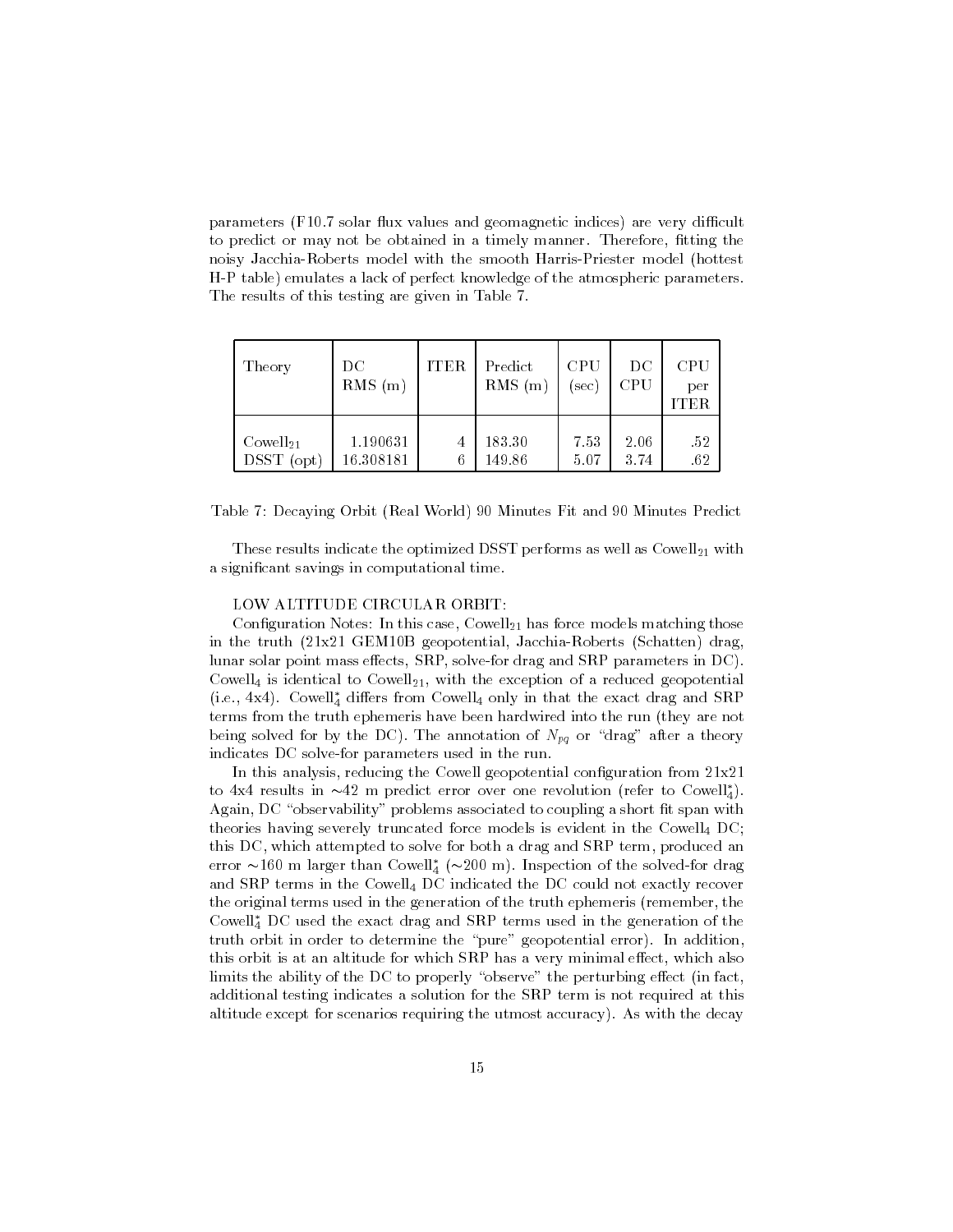| Theory              | DC<br>$RMS$ (m) | <b>ITER</b> | Predict<br>$RMS$ (m) | <b>CPU</b><br>(sec) | DC<br><b>CPU</b> | <b>CPU</b><br>per<br><b>ITER</b> |
|---------------------|-----------------|-------------|----------------------|---------------------|------------------|----------------------------------|
|                     |                 |             |                      |                     |                  |                                  |
| BL                  | 50.287918       | 4           | 197.18               | 1.84                | 1.10             | .27                              |
| BL $(N_{pq})$       | 49.534240       | 4           | 231.34               | 1.88                | 1.06             | .26                              |
| $Cowell_{21}$       | $2.72860(E-8)$  | 5           | $0.19385(E-3)$       | 4.25                | 3.00             | .60                              |
| Cowell <sub>4</sub> | 14.536095       | 5           | 202.50               | 3.77                | 2.49             | .50                              |
| $Cowell4*$          | 15.768104       | 5           | 41.655               | 3.68                | 2.88             | .58                              |
| SGP4                | 54.361123       | 3           | 196.34               | 2.15                | 1.03             | -34                              |
| $SGP4$ (drag)       | 53.842927       | 4           | 669.41               | 2.35                | 1.57             | -39                              |
| <b>SGP</b>          | 210.20938       | 3           | 933.95               | 1.95                | 1.06             | -35                              |
| $SGP$ (drag)        | 688.68465       | 4           | 14701.0              | 2.07                | 1.16             | .29                              |
| DSST (opt)          | 34.889745       | 4           | 47.274               | 2.99                | 2.03             | .51                              |

Table 8: HST Orbit 100 Minutes Fit and 100 Minutes Predict

| Theory               | DС<br>RMS<br>(m) | <b>ITER</b> | Predict<br>$RMS$ (m) | <b>CPU</b><br>sec) | $_{\rm DC}$<br>CPU | $\rm CPU$<br>per<br><b>ITER</b> |
|----------------------|------------------|-------------|----------------------|--------------------|--------------------|---------------------------------|
| Cowell <sub>21</sub> | 7.12470788(E-4)  | 10          | 0.35502              | 5.60               | 4.87               | .49                             |
| Cowell <sub>4</sub>  | 14.595436        | 5           | 242.54               | 3.75               | 2.67               | .53                             |
| DSST (opt)           | 34.862539        | 4           | 48.372               | 2.71               | 1.68               | .42                             |

Table 9: HST Orbit (Real World) 100 Minutes Fit and 100 Minutes Predict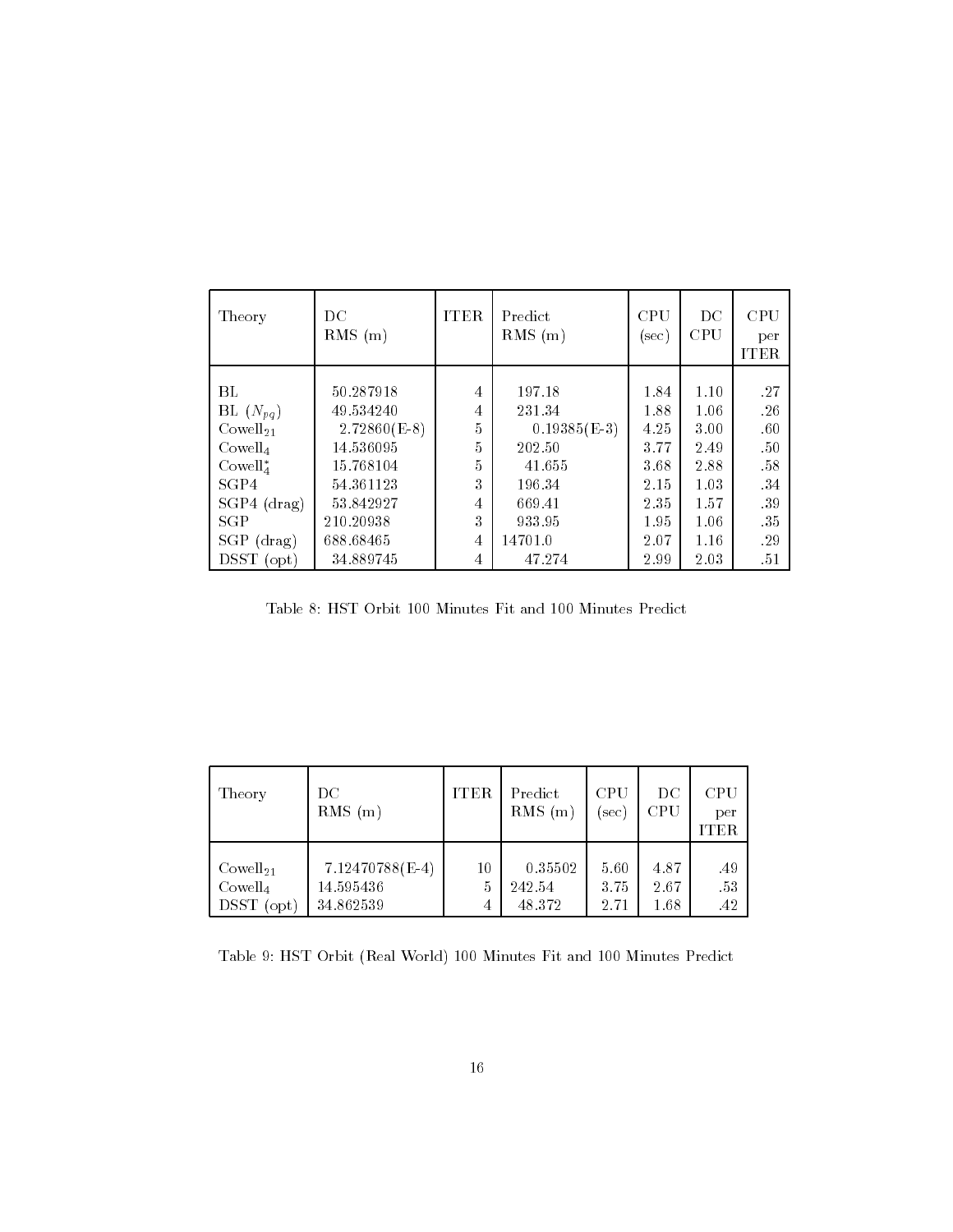case, the performance of the analytic theories is limited by the truncation of the geopotential and simplistic atmospheric models; however, this orbit class (as well as the high altitude circular case) represents an orbital regime in which the best performance from the analytic theories can be expected. Furthermore, observability problems can also be noticed with the analytic theories in that solving for drag terms in the DC produces larger errors than for cases without drag parameter solutions The optimized DSST DC again performed very well in terms of accuracy, but run times were not as optimistic as expected. To more realistically assess the run time for optimized DSST, and also to simulate operational atmospheric difficulties, further testing was accomplished to fit the Harris-Priester model (default H-P table) to the Jacchia-Roberts (Cowell) truth. These results are given in Table 9.

These results more accurately reflect the blend of efficiency and accuracy that can be obtained with DSST. Further results for this orbit class can be  $10$ und in Fonte $\cdots$  .

#### HIGH ALTITUDE CIRCULAR ORBIT

Conguration Notes In this case Cowell- has force models matching those in the truth geometry structure specific through the truth structure  $\mu$  are  $\mu$ lunar solar point mass e-ects SRP solvefor drag and SRP parameters in DC Cowen $_{21}$  nas 21x21 GEM TOB geopotential and funar solar point mass effects only Cowell is identical to Cowell- with the exception of a reduced geopo  $t_{\rm crit}$  (i.e., 4x4). Cowell $_4$  differs from Cowell $_4$  only in that the exact drag and SRP terms from the truth ephemeris have been hardwired into the run (they are not being solved for by the DC). The annotation of  $N_{pq}$  or "drag" after a theory indicates DC solve-for parameters used in the run.

For the orbit chosen to fulfill the high altitude circular test case, reducing the come geopotential configuration from course to income and the control of the predict error over one revolution (refer to Cowen $_4$ ). It may seem peculiar the error using a 4x4 geopotential model is larger for this orbit than for the lower altitude, HST orbit. This discrepancy can be attributed to the larger inclination for the TOPEX orbit (subsequent testing with HST at an inclination similar to the TOPEX orbit produces a predict error  $\sim 170$ m.) As with the decay and low altitude test cases, DC "observability" problems are once again present;  $\rm spc$ incally, an error  $\sim$ 150 m larger than Cowell $_4$  is obtained when the DC attempts to solve for drag and SRP terms in the Cowell case predict error  m In addition this orbit is at an altitude for which drag has a small e-ect which limits the ability of the DC to properly observe the perturbing e-dependence the perturbing ein fact additional testing proves a solution for the drag term is not necessary at this altitude for *most* applications; it must be noted, however, that in some analytic theories, the drag solve-for can be used as a "free parameter" in the DC to absorb errors stemming from truncated force models for perturbations other than atmospheric drag). The Cowell  $_{21}$  case indicates the combined effects on drag and SRP are less than meters for this particular case As mentioned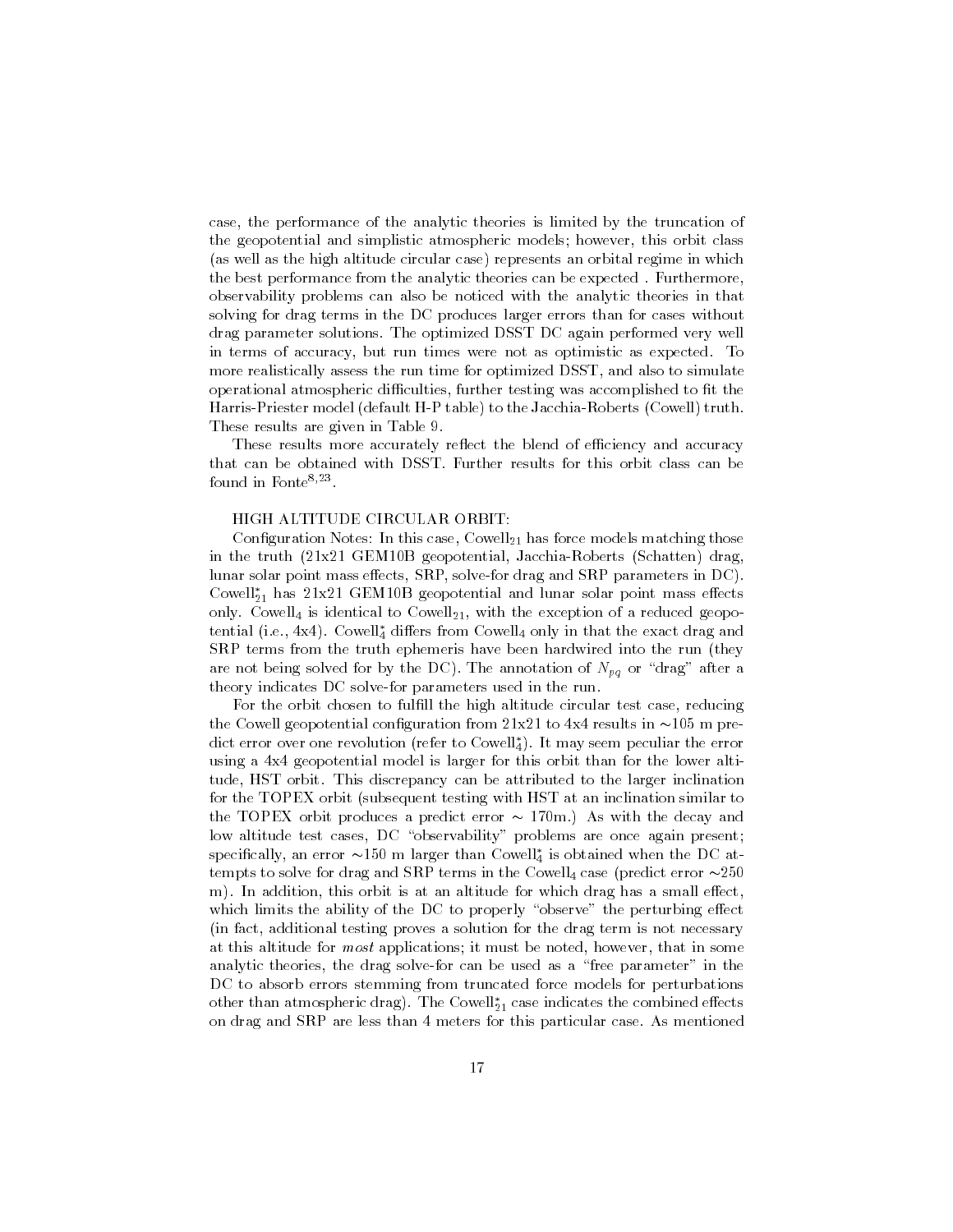| Theory              | DC<br>$RMS$ (m) | <b>ITER</b> | Predict<br>$RMS$ (m) | <b>CPU</b><br>(sec) | $_{\rm DC}$<br><b>CPU</b> | <b>CPU</b><br>per<br><b>ITER</b> |
|---------------------|-----------------|-------------|----------------------|---------------------|---------------------------|----------------------------------|
| ВL                  | 24.620212       | 5           | 185.25               | 2.05                | 1.03                      | .21                              |
| BL $(N_{pq})$       | 23.177123       | 5           | 524.85               | 1.92                | 0.98                      | .20                              |
| $Cowell_{21}$       | $0.6683(E-9)$   | 5           | $0.43849(E-3)$       | 4.61                | 3.11                      | .62                              |
| $Cowell21*$         | 0.2995392       | 5           | 3.7135               | 3.74                | 2.59                      | .52                              |
| Cowell <sub>4</sub> | 7.9674481       | 5           | 250.17               | 3.98                | 2.69                      | .54                              |
| $Cowell4*$          | 7.8043229       | 6           | 105.07               | 4.62                | 3.32                      | .55                              |
| SGP4                | 23.568135       | 3           | 182.27               | 2.28                | 0.95                      | -32                              |
| $SGP4$ (drag)       | 19.894640       | 7           | 358.55               | 2.17                | 1.41                      | .20                              |
| SGP                 | 556.90745       | 3           | 2994.5               | 1.85                | 1.02                      | -34                              |
| $SGP$ (drag)        | 773.92103       | 3           | 6828.3               | 2.02                | 1.10                      | 37                               |
| DSST (opt)          | 19.431369       | 4           | 31.769               | 2.23                | 1.41                      | -35                              |

Table 10: TOPEX Orbit 115 Minutes Fit and 115 Minutes Predict

previously the high altitude circular case represents an orbital regime in which the best performance from the analytic theories can be expected; however, the errors from the analytic theories are still 6 times as large as from optimized DSST (with optimized DSST running at speeds comparable to SGP4). Furthermore, the use of drag solve-for terms in the analytic theories did not help to absorb errors from truncations in perturbation models other than atmospheric drag

## MOLNIYA ORBIT

Conguration Notes In this case Cowell- has force models matching those in the truth geometry structure specific through the truth structure  $\mu$  are  $\mu$ lunar solar point mass e-ects SRP solvefor drag and SRP parameters in DC Cowell is identical to Cowell-Will-With the exception of a reduced geopotential  $(1.e., 4x4)$ . Cowen<sub>4</sub> differs from Cowen<sub>4</sub> only in that the exact drag and  $SRF$ terms from the truth ephemeris have been hardwired into the run (they are not being solved for by the DC). The annotation of  $N_{pq}$  or "drag" after a theory indicates DC solve-for parameters used in the run.

In the Molniya case, geopotential terms beyond the 4x4 configuration of Cowen<sub>4</sub> (up to the 21x21 mint in the truth ephemeris) introduce almost 65 m worth of "pure" error over the twelve hour predict. The majority of this error can be attributed to neglected resonance terms (the Molniya orbit is resonant at the even orders; the Cowell<sub>4</sub> DC captured only the  $2^{n+1}$  and  $4^{n+1}$  resonant orders). If these results are compared to those of  $Cowell<sub>4</sub>$ , it is clear this case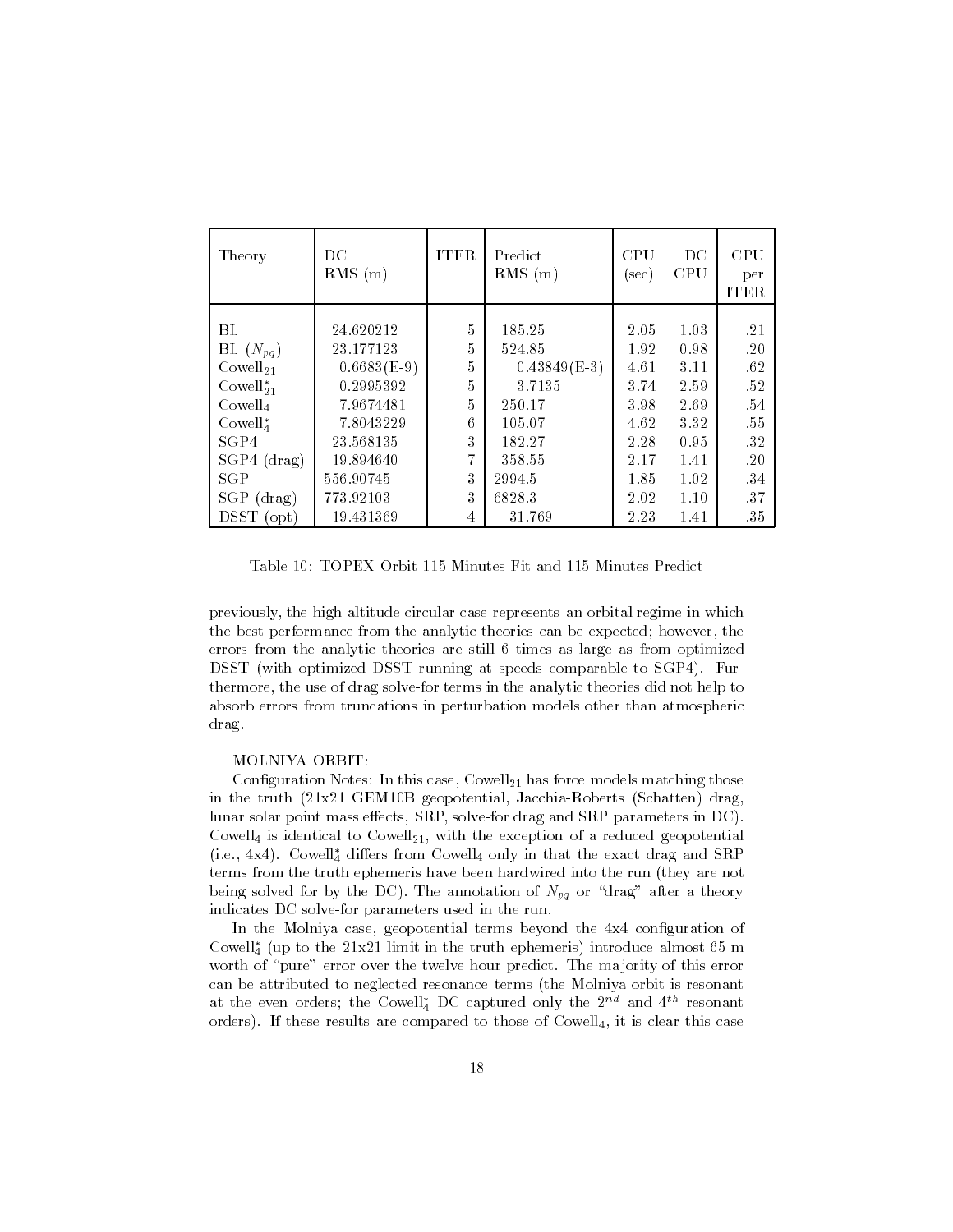| Theory                                                                                                           | DC<br>$RMS$ (m)                                                                                          | <b>ITER</b>               | Predict<br>$RMS$ (m)                                   | <b>CPU</b><br>(sec)                      | $_{\rm DC}$<br>CPU                      | <b>CPU</b><br>per<br><b>ITER</b>    |
|------------------------------------------------------------------------------------------------------------------|----------------------------------------------------------------------------------------------------------|---------------------------|--------------------------------------------------------|------------------------------------------|-----------------------------------------|-------------------------------------|
| ВL<br>BL $(N_{pq})$<br>Cowell <sub>21</sub><br>Cowell <sub>4</sub><br>$Cowell4*$<br>SGP4<br>$SGP4$ (drag)<br>SGP | N.A.<br>N.A.<br>$0.4356(E-8)$<br>$0.119446(E-2)$<br>$0.111818(E-2)$<br>1906.6052<br>div. DC<br>1942.0303 | 6<br>28<br>29<br>15<br>14 | $0.40299(E-4)$<br>577.20<br>64.329<br>6988.8<br>6392.6 | 16.05<br>43.15<br>39.45<br>11.19<br>9.18 | 11.94<br>38.81<br>39.34<br>9.80<br>8.21 | 1.99<br>1.39<br>1.36<br>0.65<br>-59 |
| $SGP$ (drag)<br>$_{\rm D SST}$<br>$($ opt $)$                                                                    | 1721.1822<br>34.803726                                                                                   | 18<br>8                   | 105170.<br>174.37                                      | 11.74<br>11.87                           | 10.35<br>10.87                          | .58<br>1.36                         |

 $\mathcal{M}$ 

also exhibits observability problems. Specifically, a poor solution for the drag parameter was obtained by the Cowell<sub>4</sub> DC. The force models for BL proved inadequate for this orbit in that the satellite impacted the earth during the DC processing Therefore neither accuracy nor timing metrics could be derived in fairness, the BL theory was neither developed nor intended for use with this orbit type). Even though SGP may not be practical for this orbit type, its performance was still analyzed (very poor performance); however, since SGP4's geopotential model had been modied to include some hour resonance terms (a subset of terms from the second and fourth orders), it was tested (see Hujsak and Hoots - If an attempt was made to solve for the drag term the DC diverged. SGP4 results for which the drag term is not solved-for are extremely poor On the contrary the optimized DSST performed extremely well in terms of accuracy In order to provide a timing assessment that was more realistic further testing was undertaken to again fit a Harris-Priester drag model to the Jacchia-Roberts truth:

These results provide a more realistic assessment of the blend of accuracy and computational efficiency which can be obtained from optimized DSST for these orbits

It is worth stating the Molniya represents the most challenging orbit analyzed in this study This is due to the wide range of perturbing e-ects experienced by this orbit. Molniya orbits are characterized by low perigee heights, which introduce substantial atmospheric and geopotential e-dependent and geopotential emost Molniya orbits maintain repeat groundtrack constructs, which significantly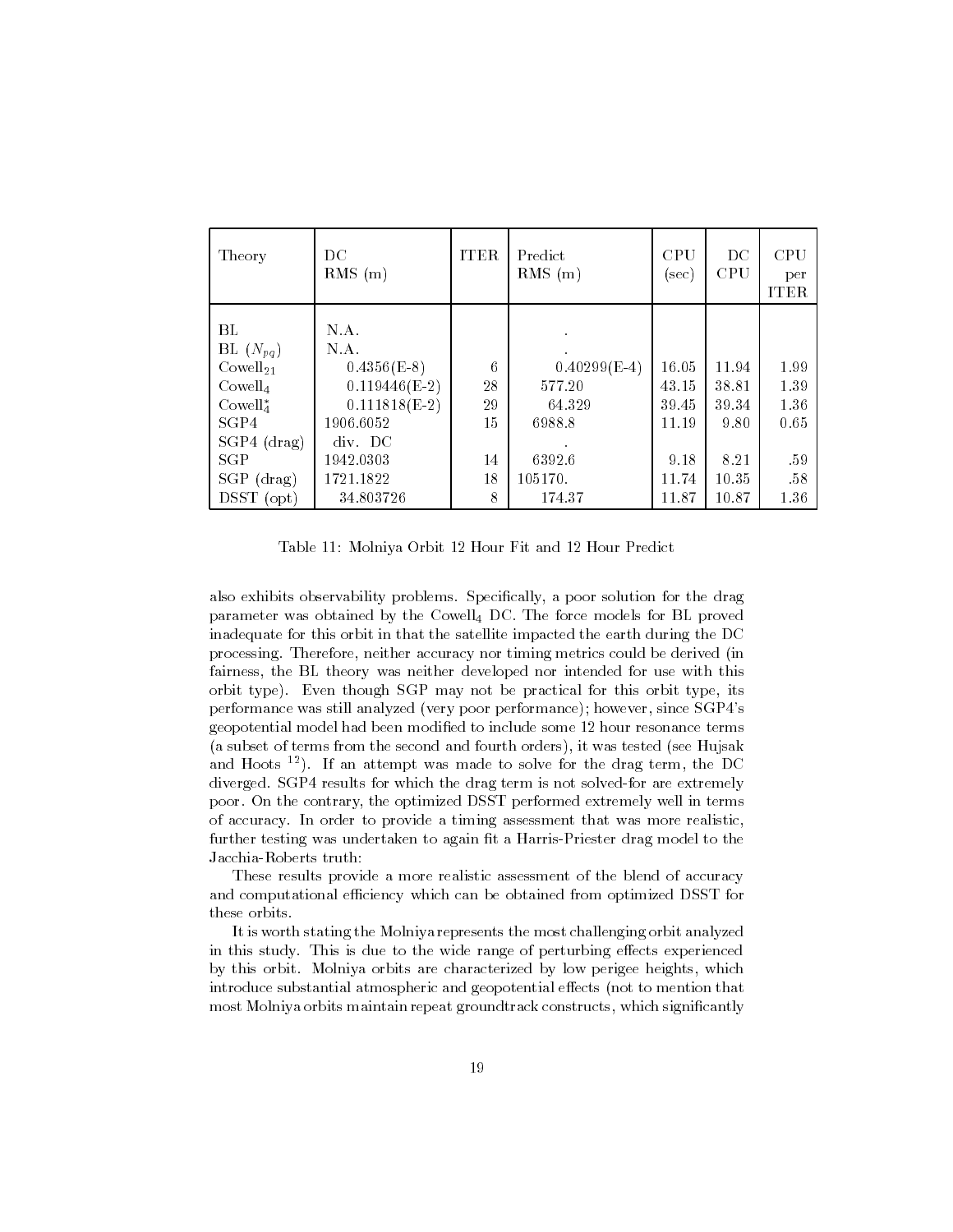| Theory                                                                    | DС<br>RMS<br>(m)                                    | <b>ITER</b>   | Predict<br><b>RMS</b><br>(m) | <b>CPU</b><br>[sec]     | DС<br><b>CPU</b>        | <b>CPU</b><br>per<br>ITER |
|---------------------------------------------------------------------------|-----------------------------------------------------|---------------|------------------------------|-------------------------|-------------------------|---------------------------|
| Cowell <sub>21</sub><br>Cowell <sub>4</sub><br><b>DSST</b><br>$($ opt $)$ | $2.78328397(E-4)$<br>$1.19451595(E-3)$<br>34.804297 | 6<br>28<br>10 | 0.12155<br>583.21<br>174.64  | 14.90<br>41.20<br>13.72 | 12.37<br>38.53<br>12.36 | 2.06<br>1.38<br>1.24      |

Table Molniya Orbit Real World Hour Fit and Hour Predict

contribute to resonance); in addition, the apogee heights of these orbits lead to signicant third body and solar radiation pressure e-ects This wide range of perturbative e-ects must be considered in relation to the high quality of the observational data available for these orbits. For these reasons, only a perturbation theory with high quality force models should be considered to determine the orbits of these objects. Further results for this orbit class can be found in Fonte-

#### GEOSYNCHRONOUS ORBIT:

Conguration Notes In this case Cowell- has force models matching those in the truth x GEMB geopotential lunar solar point mass e-ects SRP solvefor SRP parameter in DC Cowell is identical to Cowell is identical to Cowell is identical to Cowellexception of a reduced geopotential (i.e., 4x4). The annotation of  $N_{pq}$  or "drag" after a theory indicates DC solvefor parameters used in the run As with the other cases (except decay), DSST uses a two-card element set guess;  $D\text{SST}^*$ uses the osculating elements from which the truth trajectory was generated (resulting from a Cowell fit to an SGP4 ephemeris derived from the two card element set

For the geosynchronous orbit submeter di-erences arise between the Cow ell soms a new one grop creations theorgeneithed also the part terms the terms  $\sim$ (mainly resonance) can be clearly seen by comparing the Cowell<sub>4</sub> results to those of the analytic theories. Mathematically, the 4x4 Cowell configuration completely captures resonant terms through the fourth order; the analytic theories (with the exception of SGP4) do not model tesseral terms (SGP4 models a subset of the tesseral terms at the second and fourth order (see Introduction). This lack of tesseral resonance modelling, as well as crude third body models, limit the analytic theories to kilometer level accuracy The optimized DSST DC, which contains a  $4x4$  geopotential configuration like Cowell<sub>4</sub>, provides an approximate 15 m predict error. This small predict error can be attributed to truncations in the third body short periodic model and the neglect of solar ra diation pressure short periodics (truncations made to enhance DSST's speed).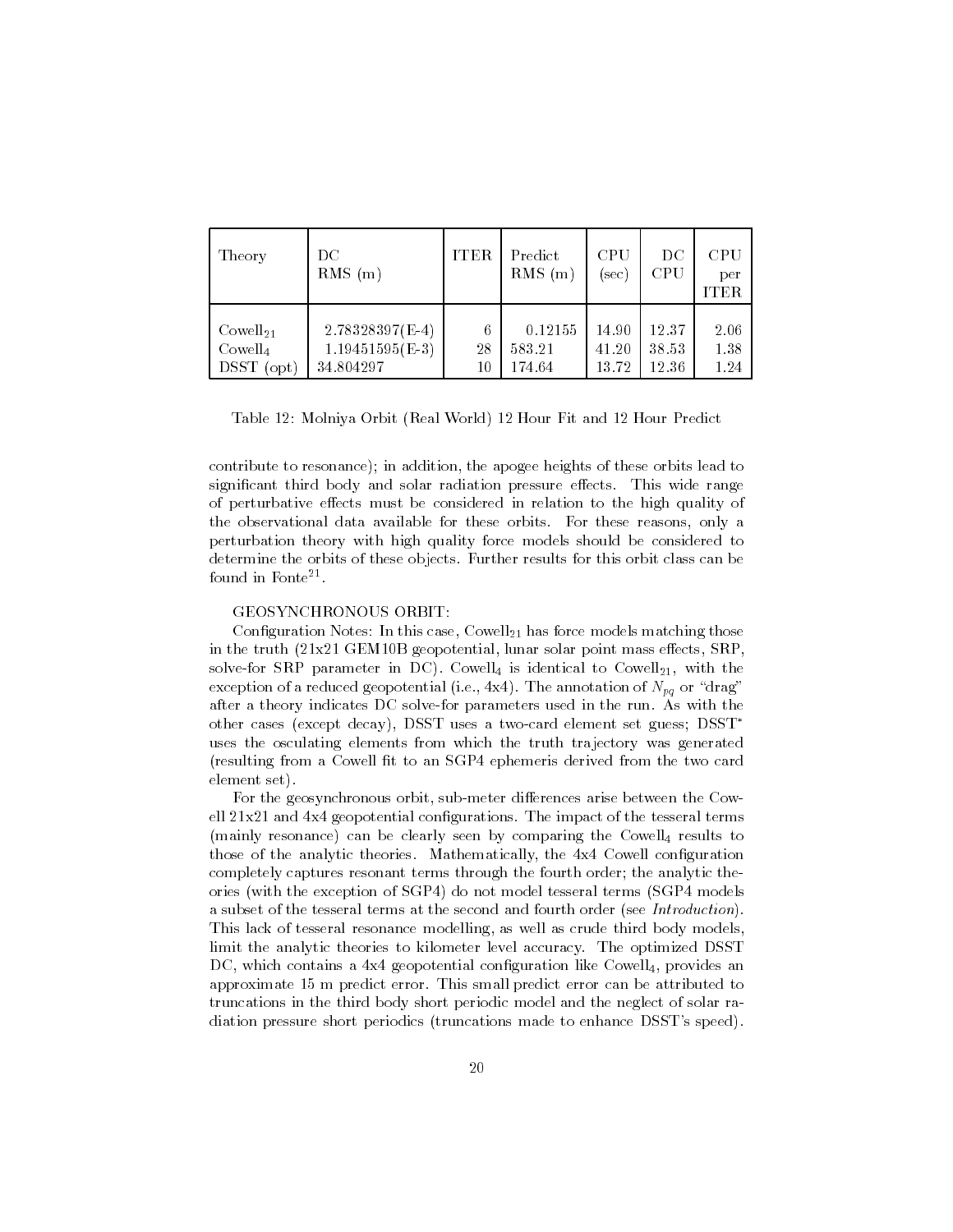| Theory               | DC<br>$RMS$ (m) | <b>ITER</b>    | Predict<br>$RMS$ (m) | CPU<br>$(\sec)$ | DC<br>CPU | <b>CPU</b><br>per<br><b>ITER</b> |
|----------------------|-----------------|----------------|----------------------|-----------------|-----------|----------------------------------|
|                      |                 |                |                      |                 |           |                                  |
| BL                   | 680.91647       | 4              | 2152.8               | 6.31            | 4.96      | 1.24                             |
| BL $(N_{pq})$        | 682.19405       | 4              | 19531.0              | 7.07            | 4.73      | 1.18                             |
| Cowell <sub>21</sub> | $0.2114(E-8)$   | 5              | $0.63256(E-3)$       | 21.18           | 16.20     | 3.24                             |
| Cowell <sub>4</sub>  | $0.231096(E-2)$ | $\overline{5}$ | 0.2085               | 16.18           | 12.92     | 2.58                             |
| SGP4                 | 909.57138       | 3              | 1245.9               | 8.24            | 7.07      | 2.36                             |
| $SGP4$ (drag)        | 673.00834       | 3              | 9427.0               | 8.63            | 6.77      | 2.26                             |
| <b>SGP</b>           | 701.47090       | 3              | 2020.7               | 8.40            | 6.01      | 2.00                             |
| $SGP$ (drag)         | 701.63614       | 3              | 2188.7               | 7.76            | 5.86      | 1.95                             |
| $D SST^*(opt)$       | 3.733008        | 7              | 11.219               | 11.45           | 9.36      | 1.34                             |
| <b>DSST</b><br>(opt) | 4.6368485       | 9              | 10.778               | 13.09           | 11.15     | 1.24                             |

Table 13: Geosynchronous Orbit 1 Day Fit and 1 Day Predict

The optimized DSST configuration also contains a weak time dependent formulation, which accounts for the movement of third bodies over the averaging interval. A time independent formulation assumes the third bodies do not move over the course of an averaging interval (typically one orbital period, which for the geosynchronous case equals one day) (see Green<sup>-9</sup>). Obviously, this assumption is reasonable for low altitude objects; however, this assumption breaks down for objects at much higher altitudes. Previous studies indicate not modelling weak time dependence adds about a m predict error over the course of three days and increased numbers of iterations for DC convergence (see Fonte and  $Sabol<sup>16</sup>$ .

In Table 13, results for two separate DSST DCs are listed. An inspection of the number of iterations for the DSST case emphasizes the two-card element set used by the Space Command theories is based upon a di-erent set of mean elements than those used by the Draper Semianalytic Satellite Theory. DSST\* uses initial conditions which are slightly more appropriate than the two card element set; however, Draper "mean" elements still would provide the best initial conditions for the DC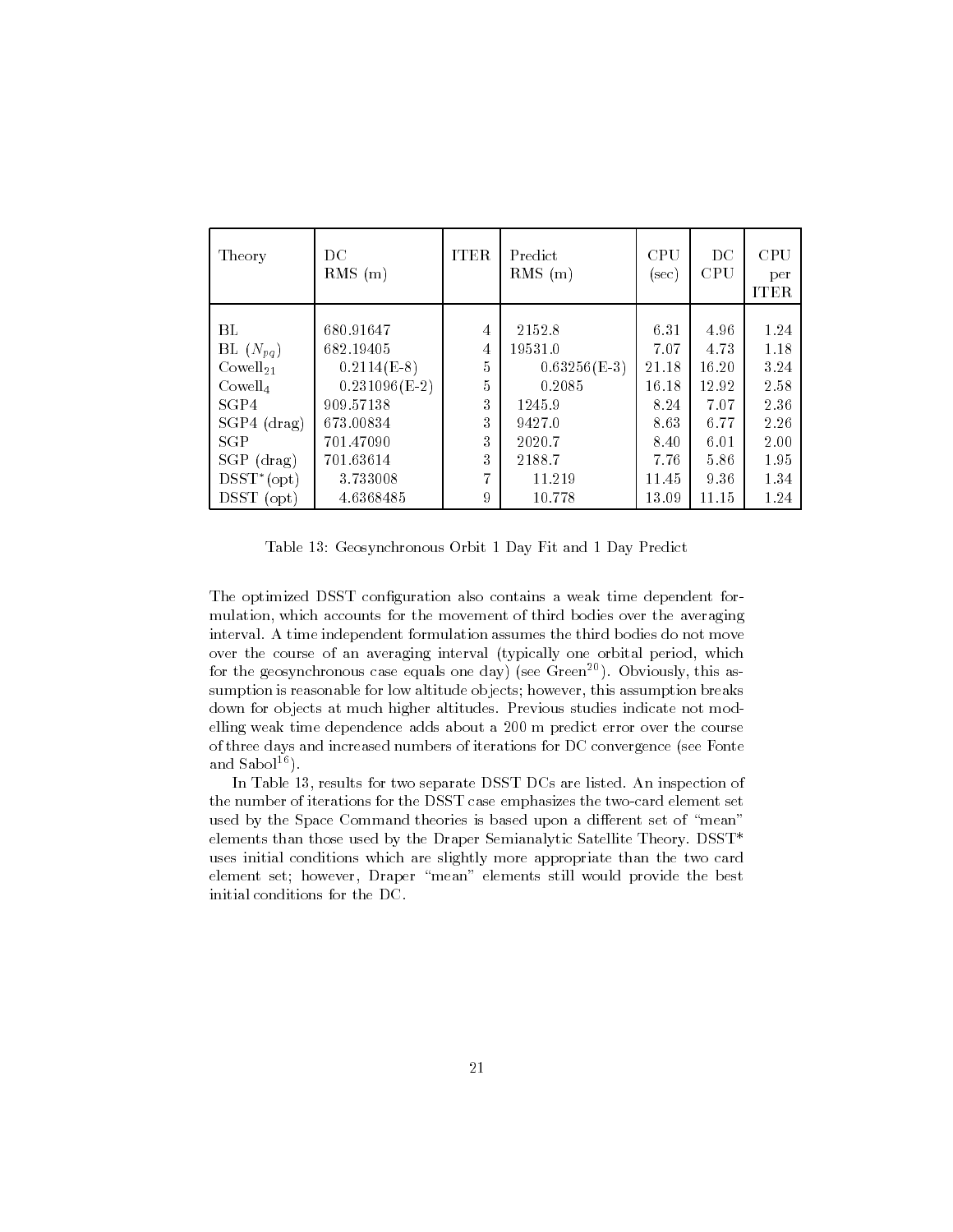In general, the orbit propagators can be ranked in terms of accuracy:

| Theory               | Decay | $_{\rm HST}$ | TOPEX   | Molniya      | Geosynchronous | Average |
|----------------------|-------|--------------|---------|--------------|----------------|---------|
| Cowell <sub>21</sub> |       |              |         |              |                |         |
| DSST (opt)           | ച     | റ<br>∠       | ച       |              | .,             | 2.2     |
| Cowell <sub>4</sub>  | .,    | ച<br>٠,      | ച<br>., | 9<br>$\cdot$ | റ              | 2.8     |
| SGP4                 |       |              |         | n            |                | 4.2     |
| ВL                   | h     | h            | h       |              | n              | 5.4     |
| SGP                  |       |              |         |              | G              | 5.4     |

In consideration of these accuracy rankings, it should be noted the analytic theories performed very poorly for the Molniya and geosynchronous cases predict accuracies were on the order of kilometers

| Theory                             | Decay     | HST I   | <b>TOPEX</b> | Molniva  | Geosynchronous |
|------------------------------------|-----------|---------|--------------|----------|----------------|
| Cowell <sub>21</sub> vs DSST (opt) | $32.67\%$ | 51.61\% | 51.63%       | $7.92\%$ | 45.94%         |
| DSST (opt) was                     | faster    | faster  | faster       | faster   | faster         |
| SGP4 vs DSST (opt)                 | 98.05%    | 26.05%  | 2.19%        | 22.61\%  | 38.96%         |
| DSST (opt) was <sup>¶</sup>        | slower    | slower  | faster       | slower   | slower         |

## Table 15: Total CPU Timing Comparisons

In consideration of the timing metrics, remember the optimized DSST results are for particular configurations of DSST developed by Fonte and Sabol<sup>16</sup>. Their rule of thumb in the development of these configurations was to keep DSST 5-10 times more accurate than SGP4. If speed is truly an issue, these DSST configurations can be further tailored to decrease DSST's run time; the user is free to configure the theory at run time to meet personal speed vs accuracy requirements

As a final note, it should be mentioned the timing statistics aren't exactly fair. As was discussed previously, a two-card element set guess was used as initial tailored to use the "mean" elements provided on the two-card element set; DSST and Cowell DCs, which can use the two card element sets as initial conditions, would run more efficiently with their own tailored initial conditions (i.e., Draper "mean" elements for DSST and osculating elements for Cowell). In addition,

These time metrics are based on the short fit span chosen. Other studies<sup>16</sup> indicate that opt DSST performs more favorably with longer fit spans.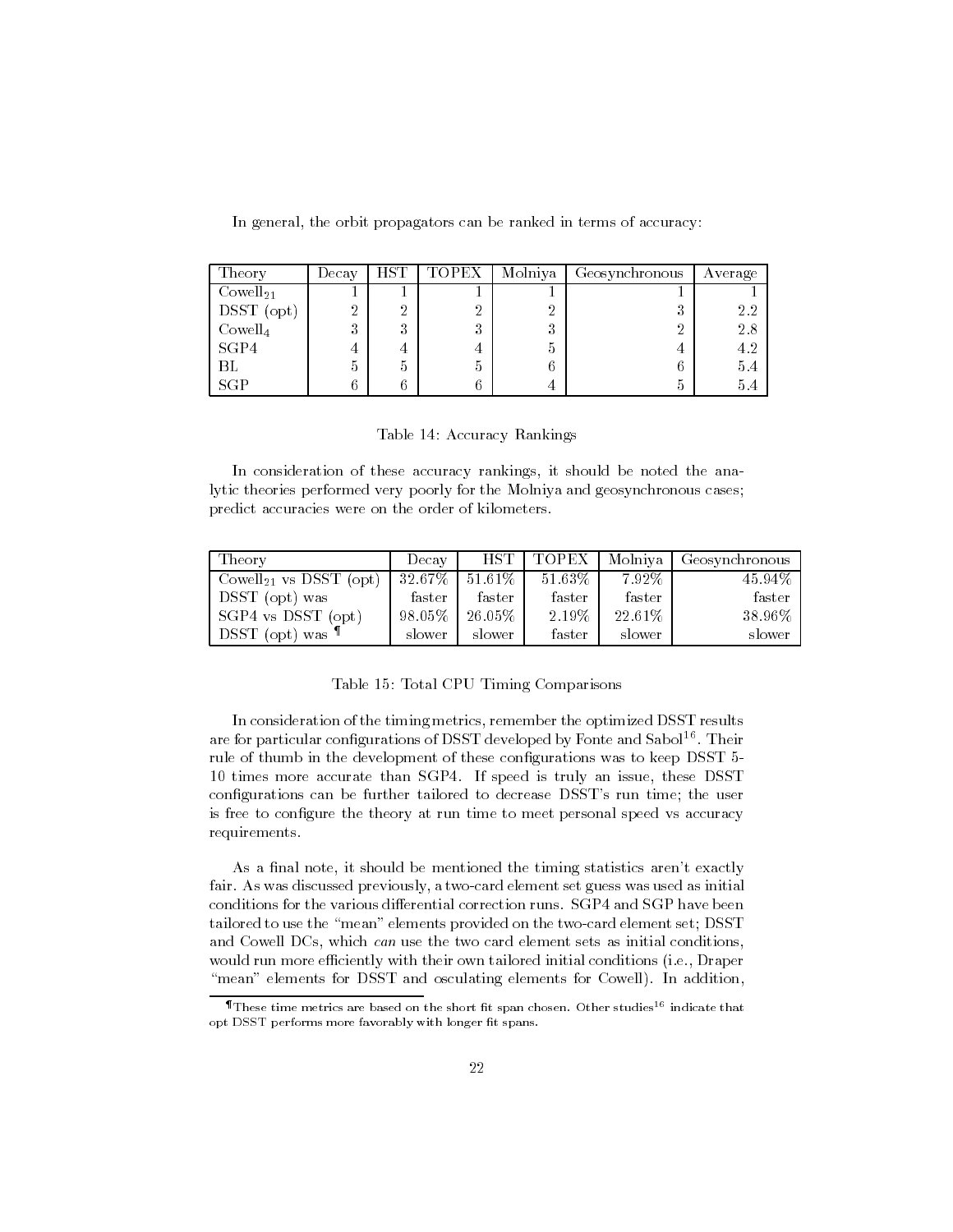limited mismatching of force models was done in this analysis for Cowell- with the exception of using the Harris-Priester model for the drag perturbed cases); in essence the Cowell-Cowell-Cowell-Cowell-Cowell-Cowell-tempting to recover applications appropriate in conditions. Operational scenarios would be less optimistic.

#### Conclusion

This paper evaluated the performance of various orbit propagation theo ries for articial earth satellites in di-erent orbital regimes Specically RD GTDS's Cowell (numerical), DSST (semianalytical), SGP, SGP4, and BL (analytic orbit propagators were compared for decaying circular km perigee height), low altitude circular (590 km perigee height), high altitude circular (1340 km perigee height), Molniya, and geosynchronous orbits. (R&D GTDS was chosen because it has all these theories available in it.) Computation time and RMS errors were used as comparison metrics on a SUN Sparc 10.

It should be noted this study was theoretical in nature (i.e., attempting to understand the limitation of various orbit propagation theories with "GPSlike", equally spaced observational data). Without question, special perturbation techniques with rigorous force models proved the most accurate; however, this accuracy comes at the cost of computational efficiency (an issue whose importance decreases as computing horsepower increases and becomes commonly available). As expected, the analytic theories (general perturbation techniques) performed poorly in terms of accuracy due to the severely truncated force mod els), but were efficient. DSST, which represents a hybrid of special and general perturbation techniques, provided accuracies approaching those of special perturbation techniques at speeds comparable to the analytic theories

Clearly improving the orbit determination process also includes equal con sideration of the observational data (to include station coordinates, biases, standard deviations, solar and geomagnetic activity, refraction, coordinate frames, and timing issues). In addition, propagating an element set in a manner consistent with which it was determined is also of paramount importance. With the widespread technological advances of computing platforms orbit propaga tion theories, and timing mechanisms, as well as strong observational data (laser, GPS, radar, transponder, etc), the time is ripe to re-analyze current operational orbit determination practices. Specifically, an analysis should be undertaken to trade the long term cost implication of upgrading current orbit determination techniques to modern hardware, software, and astrodynamics capabilities. The authors recommend that this study be performed by a wide range of organiza tions to tap a broad source of knowledge and expertise

## Acknowledgement

The authors would like to thank Paul Cefola, Ron Proulx, and Wayne Mc-Clain of the Charles Stark Draper Laboratory for their comments throughout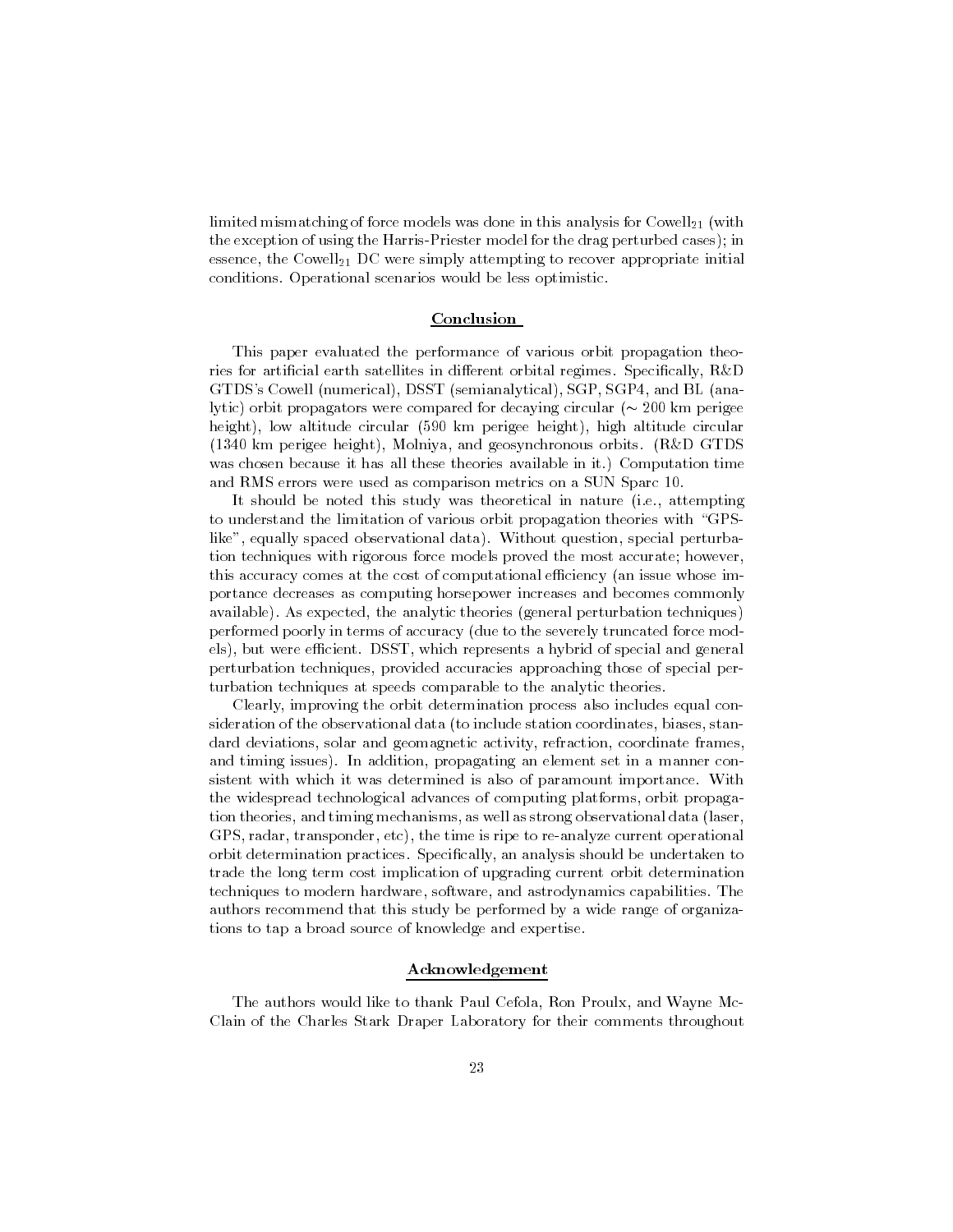this extern the contention, which content the collection alfano Plano Plano Plano Plano Plano Plano Plano Plan (PL/VTA), Paul Schumacher (Naval Space Command), Steve Knowles (Naval Space Command), and the Naval Postgraduate School are thanked for their support. The authors would like to thank Draper Laboratory for providing the version of R&D GTDS used at NPS.

### References

- 1. Goddard Trajectory Determination System (GTDS) Mathematical Theory, NASA's Operational GTDS Mathematical Specification, Revision Edited by Computer Science Corporation and NASA Goddard Space Flight Center Contract NAS  Task July
- Danielson D A Sagovac C P Neta B and Early L W Semianalytic Satellite Theory (SST): Mathematical Algorithms, Naval Postgraduate school Technical Report International Report Appendixer in Mathematical International Monterey, CA 93943, 1995.
- 3. McClain, W.D., A recursively formulated first-order semianalytic artificial satellite theory based on the generalized method of averaging, Volume 1. The generalized method of averaging applied to the artificial satellite problem in the contract in the contract which is a contract to the contract in the contract of the contract of Assignment 880.
- 4. McClain, W.D., A recursively formulated first-order semianalytic artificial satellite theory based on the generalized method of averaging, Vol. II, Computer Science Corp., Tech. Rep., CSC/TR-78/6001, 1978, Contract nas kalendarum kalendarum kalendarum kalendarum kalendarum kalendarum kalendarum kalendarum kalendarum kalendarum k
- 5. Hoots, F., and Roehrich, R.L., Models for propagation of NORAD element sets, Project Spacetrack Report 3, 1980, Aerospace Defense Command, U. S. Air Force.
- 6. Fieger, Martin, An evaluation of semianalytic satellite theory against long arcs of real data for highly eccentric orbits, Master of Science Thesis, Department of Aeronautics and Astronautics Massachusetts Institute of Technology, CSDL-T-938, January 1987.
- 7. Fonte, D.J., Implementing a  $50x50$  gravity field model in an orbit determination system, Master of Sciences Thesis, Massachusetts Institute of Technology, Draper Laboratory Technical Report, CSDL-T-1169, Cambridge , MA, June 1993.
- 8. Fonte, D.J.Evaluation of orbit propagators for the HI-class program, MIT Lincoln Laboratory Space Surveillance Workshop, March 1995 and Phillips Laboratory Technical Report PL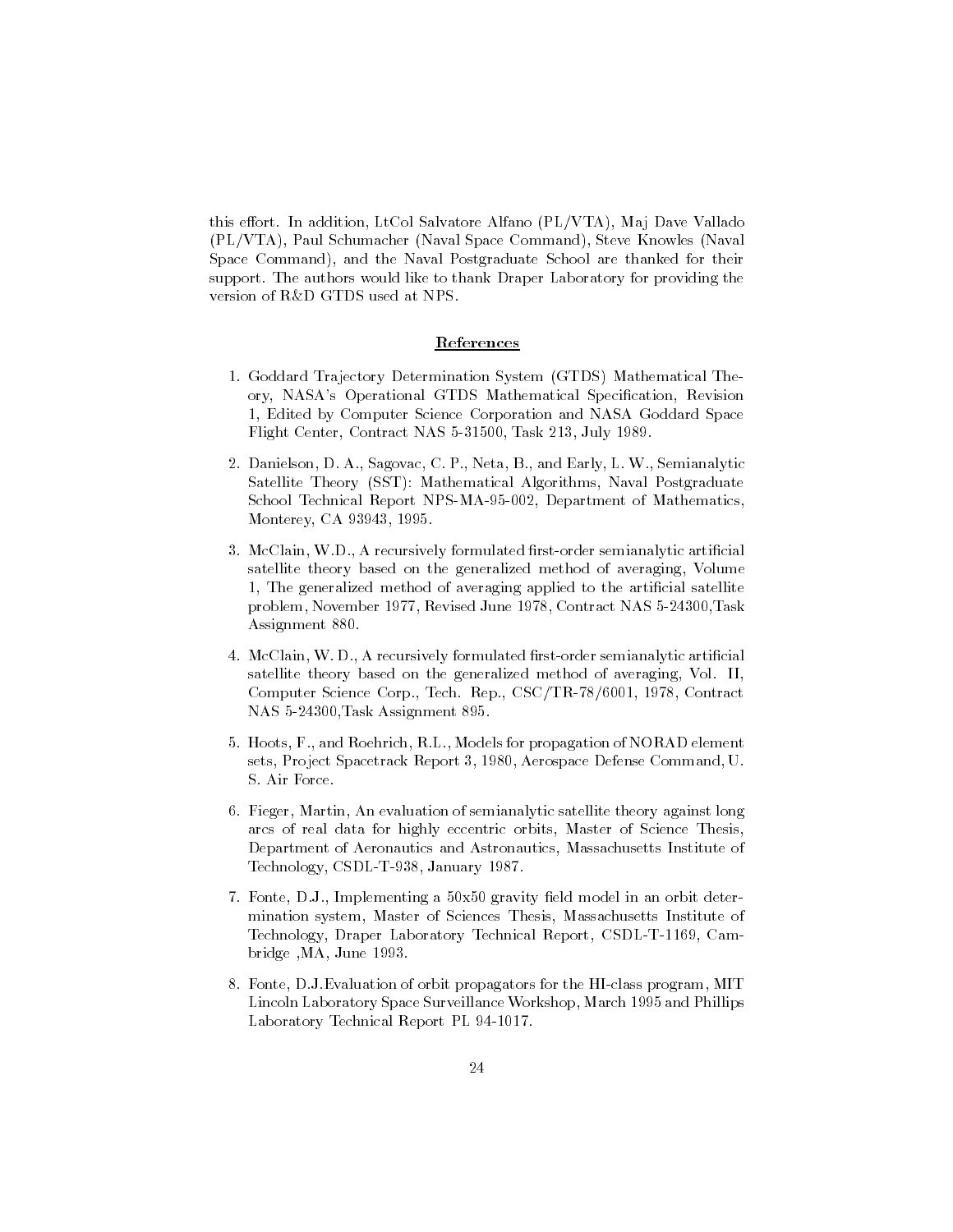- 9. Morrison, J.A., Generalized method of averaging and the von Zeipel method, Bell Telephone Lab. Inc., Murray Hill, NJ. Presented as reprint 65-687 at the AIAA/ION Astrodynamics Specialist Conference, Monterey, CA, September 1965.
- 10. Herriges, D.L., Norad General Perturbation Theories: An Independent Analysis, Master of Sciences Thesis, Massachusetts Institute Technology, January 1988.
- 11. Lane, M. H. and Hoots, F. R., General perturbations theories derived from the 
 Lane drag theory Project Space Track Report No December 1979, Aerospace Defense Command, Peterson AFB, CO.
- Hujsak R S and Hoots F R Deep space perturbations ephemeris gen eration, Aerospace Defense Command Space Computational Center Pro- $\mathcal{L}$  define  $\mathcal{L}$  berefore Documentation DCD  $\mathcal{L}$  berefore Documentation DCD  $\mathcal{L}$
- Kozai Y The motion of a close Earth satellite Astronometers and the contract and  $\mathcal{A}$ 367-377.
- 14. Brouwer, D., Solution of the problem of artificial satellite theory without drag astron J. Lesser J. Lesser J. Lesser
- 15. Sabol, C., Application of Sun-synchronous, critically inclined orbits to global personal communications systems, M.Sc Thesis, Massachusetts Institute of Technology Draper Laboratory Technical Report CSDLT  Boston, MA, November 1994.
- 16. Fonte, D., and Sabol, C., Optimal DSST input decks for various orbit types particles and the community of the state of the state of the state  $\eta$  and  $\eta$  and  $\eta$ June 1995.
- 17. Dyar, W. R., Comparison of orbit propagators in the research and development Goddard Trajectory determination system  $(R \& D G TDS)$ . M.Sc. Thesis, Naval Postgraduate School, Department of Mathematics, Monterey, CA, September 1993.
- 18. Carter, D., Jacchia-Roberts files from Schatten's data, Draper Intralab Memorandum to Paul Cefola Esperantist in the Paul Cefola Esperantist in the Paul Cefola Esperantist in the Paul
- 19. Cefola, P., personal communication, March 95.
- Green JA Orbit Determination and Prediction Processes For Low Al titude Satellites, Doctor of Philosophy Thesis, Massachusetts Institute of Technology, December 1979.
- Fonte D J Tesseral harmonic e-ects for Molniya orbits Proceedings AAS/AIAA Spaceflight Mechanics Meeting, Albuquerque, NM, February 13-16, 1995, paper AAS95-197.